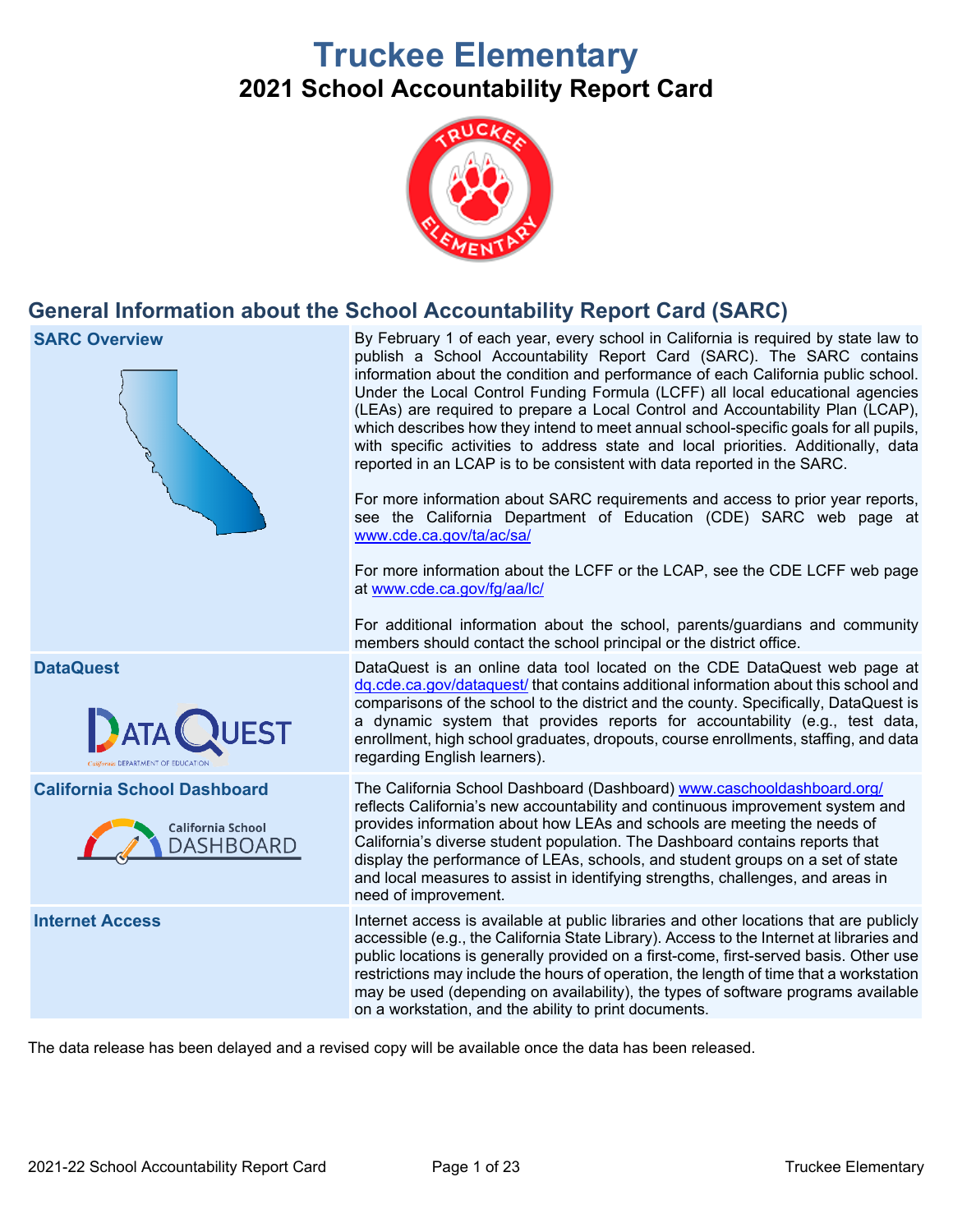### **2021-22 School Contact Information**

| <b>School Name</b>                        | <b>Truckee Elementary</b>               |  |  |  |
|-------------------------------------------|-----------------------------------------|--|--|--|
| <b>Street</b>                             | 11911 Donner Pass Rd                    |  |  |  |
| City, State, Zip                          | Truckee, CA 96161                       |  |  |  |
| <b>Phone Number</b>                       | 530-582-2650                            |  |  |  |
| <b>Principal</b>                          | Sara Colborn                            |  |  |  |
| <b>Email Address</b>                      | scolborn@ttusd.org                      |  |  |  |
| <b>School Website</b>                     | https://www.ttusd.org/truckeeelementary |  |  |  |
| County-District-School (CDS) Code 6031322 |                                         |  |  |  |

| 2021-22 District Contact Information |                                              |  |  |  |
|--------------------------------------|----------------------------------------------|--|--|--|
| <b>District Name</b>                 | <b>Tahoe Truckee Unified School District</b> |  |  |  |
| <b>Phone Number</b>                  | 530-582-2500                                 |  |  |  |
| Superintendent                       | Carmen Ghysels                               |  |  |  |
| <b>Email Address</b>                 | info@ttusd.org                               |  |  |  |
| <b>District Website Address</b>      | www.ttusd.org                                |  |  |  |

#### **2021-22 School Overview**

#### District Vision

All Tahoe Truckee Unified School District scholars will be provided challenging and engaging learning opportunities in order to thrive and to be successful in a globally competitive age. This goal will be accomplished through collaboration with students, parents, staff, and the community, united in dedication to our children's future. Highly skilled, motivated, and caring principals and teachers will engage scholars in effective and innovative instruction through a rigorous and relevant curriculum that promotes mastery of meaningful content, creativity, critical thinking, teamwork, problem-solving, respect for diversity, the ability to communicate in multiple languages, and the effective use of technology. A culture of quality, accountability, responsibility, and respect shall characterize the school district.

#### **Community**

Encompassing more than 720 square miles, Tahoe Truckee Unified School District is located in the Sierra Nevada Mountains, 100 miles northeast of Sacramento, and 35 miles west of Reno, Nevada. The District serves more than 3800 students in California's Nevada, Placer, and El Dorado Counties. District boundaries stretch from Hobart Mills, eight miles north of Truckee, to Emerald Bay, near South Lake Tahoe; and from Cisco Grove, twenty miles to the west, to Floriston, fifteen miles to the east.

#### School Vision Statement

Within our caring, diverse, and inclusive preschool through the fifth-grade learning environment, Truckee Elementary School's mission is to empower and inspire students to reach their full potential through engaging and challenging instruction and learning that emphasizes literacy across all content areas, embraces the diversity of our neighborhood, and values what makes each child unique. In collaboration with our Truckee community, our students will become safe, responsible, and respectful citizens.

#### School Description

At Truckee Elementary, all students will experience a balanced education addressing the needs of the whole child. For all children to succeed, it is necessary to integrate social, emotional, and physical development with a strong academic program. A challenging academic focus will provide the foundation for the acquisition and mastery of the basic skills, in areas of reading, writing, speaking and listening, mathematics, science, and humanities. With this foundation, children will acquire the tools to be successful in all subject areas. We expect all students to be responsible learners, to self-evaluate, to accept challenges, and to be solution seekers. In preparing for the future, students will have the skills to access information and utilize available resources for further learning. Learning will take place in a positive, safe, and cooperative environment that values individual differences and fosters a feeling of community. We are committed to providing quality education to all students, and we are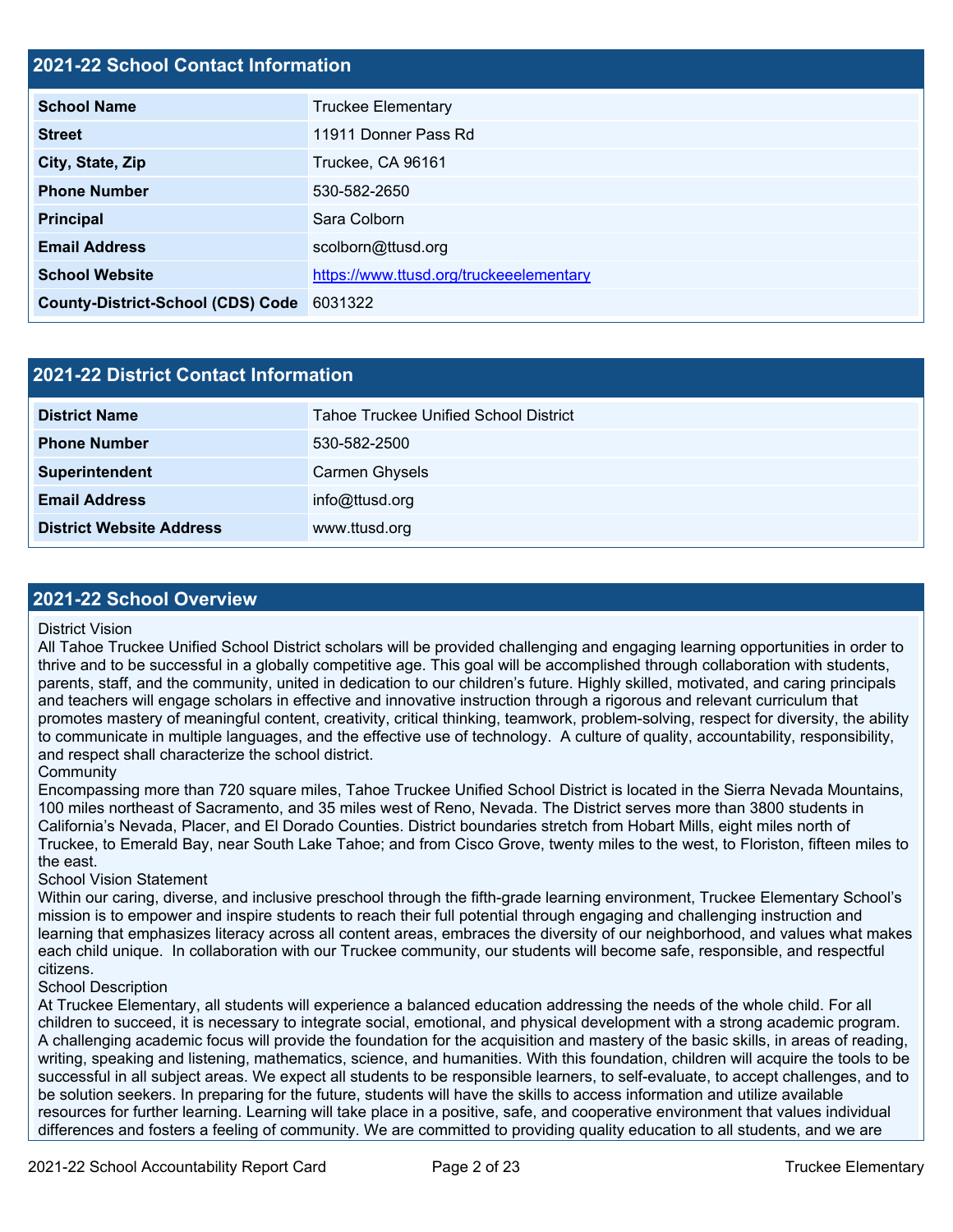proud to be a community hub.

#### Climate for Learning

At Truckee Elementary School we value student's voices. Opportunities for input are provided through class meetings, restorative circles, student leadership groups, surveys, and the development of healthy living practices.

Students at Truckee Elementary School are guided by specific rules and classroom expectations that promote respect, responsibility, and safety. The school's discipline philosophy promotes a safe school, a warm, friendly classroom environment, and demonstrates that positive behavior interventions are a solid foundation on which to build an effective school. Students and teachers worked together to determine TE's core values of respect, responsibility, safety, and fun, which serve as the foundation for the school's educational and social culture. School rules are shared with students and parents in the student handbook and are reinforced throughout the year at school-wide meetings, on the school website, in school publications, and through parent-teacher conferences.

#### School Leadership

School Leadership at Truckee Elementary is a responsibility shared among site administration, the principal, instructional staff, students, and parents. Staff members are encouraged to participate on various committees that make decisions regarding the priorities and direction of the educational plan. These committees ensure that instructional programs are consistent with students' needs and comply with district goals. Avenues of opportunity include Student Study Team, Leadership Team, Safety Committee, English Learner Advisory Committee (ELAC), School Site Council, Parent Teacher Organization, surveys, and social media.

# **About this School**

| 2020-21 Student Enrollment by Grade Level |                           |  |  |  |  |
|-------------------------------------------|---------------------------|--|--|--|--|
| <b>Grade Level</b>                        | <b>Number of Students</b> |  |  |  |  |
| Kindergarten                              | 87                        |  |  |  |  |
| <b>Grade 1</b>                            | 66                        |  |  |  |  |
| <b>Grade 2</b>                            | 76                        |  |  |  |  |
| Grade 3                                   | 72                        |  |  |  |  |
| Grade 4                                   | 72                        |  |  |  |  |
| Grade 5                                   | 81                        |  |  |  |  |
| <b>Total Enrollment</b>                   | 454                       |  |  |  |  |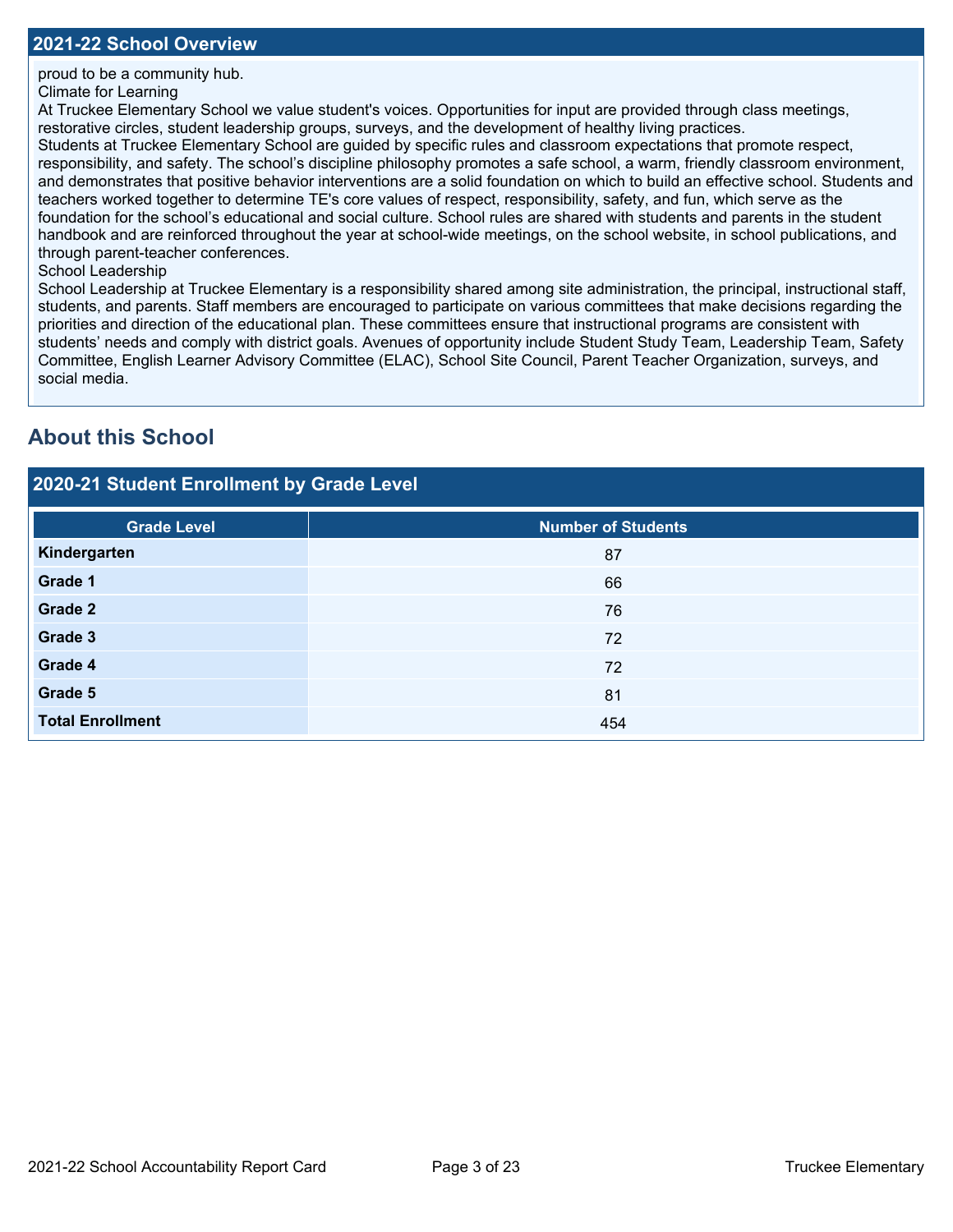#### **2020-21 Student Enrollment by Student Group**

| <b>Student Group</b>                   | <b>Percent of Total Enrollment</b> |
|----------------------------------------|------------------------------------|
| <b>Female</b>                          | 44.5                               |
| <b>Male</b>                            | 55.5                               |
| American Indian or Alaska Native       | 0.2                                |
| <b>Black or African American</b>       | 0.7                                |
| <b>Hispanic or Latino</b>              | 57.3                               |
| <b>Two or More Races</b>               | 3.7                                |
| <b>White</b>                           | 37.7                               |
| <b>English Learners</b>                | 30.6                               |
| <b>Foster Youth</b>                    | 0.4                                |
| <b>Homeless</b>                        | 1.5                                |
| <b>Socioeconomically Disadvantaged</b> | 63                                 |
| <b>Students with Disabilities</b>      | 14.3                               |

# **A. Conditions of Learning State Priority: Basic**

The SARC provides the following information relevant to the State priority: Basic (Priority 1):

- Degree to which teachers are appropriately assigned and fully credentialed in the subject area and for the pupils they are teaching;
- Pupils have access to standards-aligned instructional materials; and
- School facilities are maintained in good repair

Note: For more information refer to the Updated Teacher Equity Definitions web page at <https://www.cde.ca.gov/pd/ee/teacherequitydefinitions.asp>

## **2019-20 Teacher Preparation and Placement**

| <b>Authorization/Assignment</b>                                                                 | 2019-20 |
|-------------------------------------------------------------------------------------------------|---------|
| Fully (Preliminary or Clear) Credentialed for Subject and Student Placement (properly assigned) |         |
| Intern Credential Holders Properly Assigned                                                     |         |
| Teachers Without Credentials and Misassignments ("ineffective" under ESSA)                      |         |
| Credentialed Teachers Assigned Out-of-Field ("out-of-field" under ESSA)                         |         |
| <b>Unknown</b>                                                                                  |         |
| <b>Total Teaching Positions</b>                                                                 |         |

Note: The data in this table is based on Full Time Equivalent (FTE) status. One FTE equals one staff member working full time; one FTE could also represent two staff members who each work 50 percent of full time. Additionally, an assignment is defined as a position that an educator is assigned to based on setting, subject, and grade level. An authorization is defined as the services that an educator is authorized to provide to students.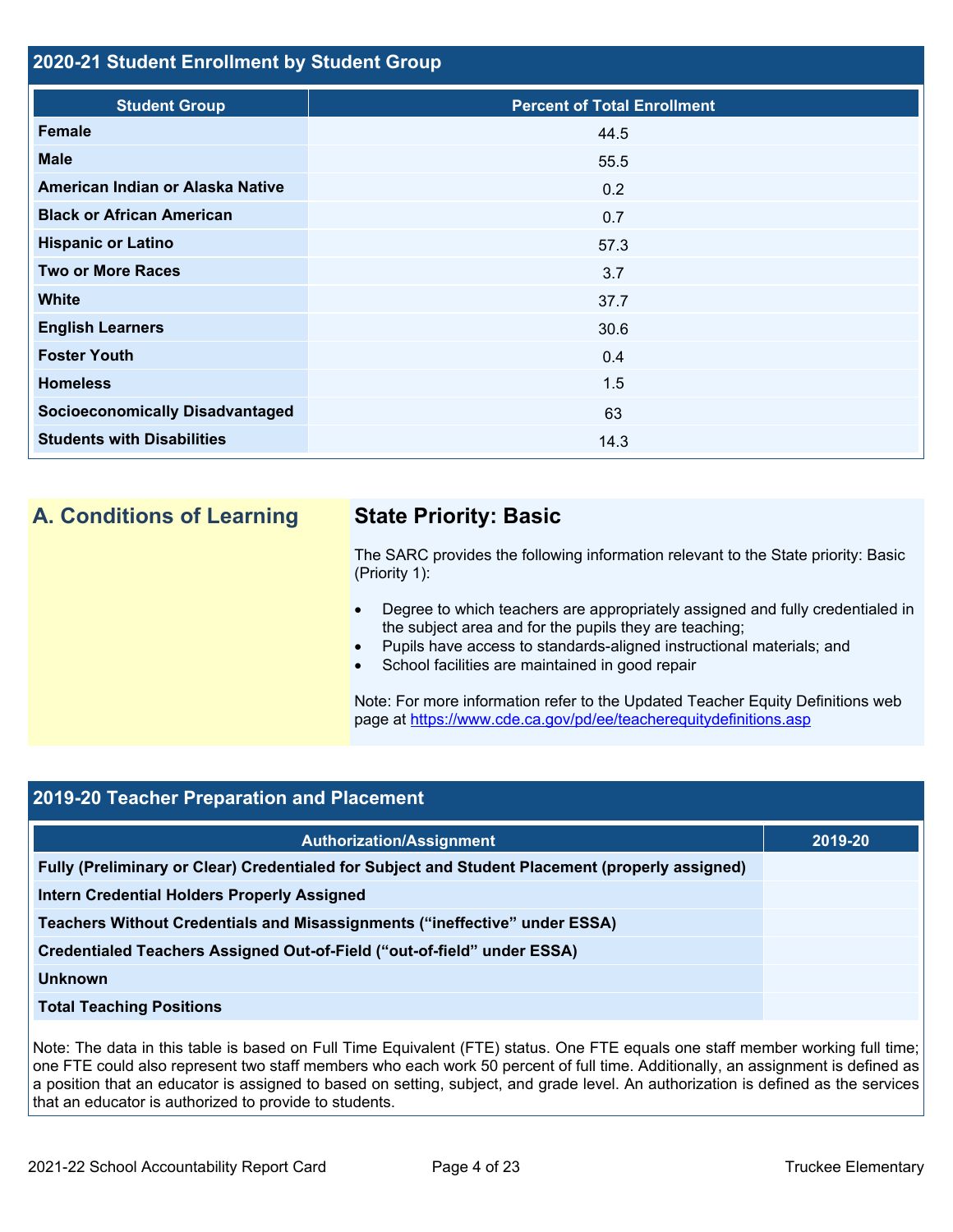### **2019-20 Teachers Without Credentials and Misassignments (considered "ineffective" under ESSA)**

| <b>Authorization/Assignment</b>                              | 2019-20 |
|--------------------------------------------------------------|---------|
| <b>Permits and Waivers</b>                                   |         |
| <b>Misassignments</b>                                        |         |
| <b>Vacant Positions</b>                                      |         |
| <b>Total Teachers Without Credentials and Misassignments</b> |         |

# **2019-20 Credentialed Teachers Assigned Out-of-Field (considered "out-of-field" under ESSA)**

| <b>Indicator</b>                                       | 2019-20 |
|--------------------------------------------------------|---------|
| Credentialed Teachers Authorized on a Permit or Waiver |         |
| <b>Local Assignment Options</b>                        |         |
| <b>Total Out-of-Field Teachers</b>                     |         |

# **2019-20 Class Assignments**

| <b>Indicator</b>                                                                                                                                    | 2019-20 |
|-----------------------------------------------------------------------------------------------------------------------------------------------------|---------|
| <b>Misassignments for English Learners</b><br>(a percentage of all the classes with English learners taught by teachers that are misassigned)       |         |
| No credential, permit or authorization to teach<br>(a percentage of all the classes taught by teachers with no record of an authorization to teach) |         |

# **2021-22 Quality, Currency, Availability of Textbooks and Other Instructional Materials**

| Year and month in which the data were collected | <b>Fall 2020</b> |
|-------------------------------------------------|------------------|
|                                                 |                  |

| <b>Subject</b>                                         | Textbooks and Other Instructional Materials/year of<br><b>Adoption</b> | <b>From</b><br><b>Most</b><br><b>Recent</b><br><b>Adoption</b> | <b>Percent</b><br><b>Students</b><br><b>Lacking Own</b><br><b>Assigned</b><br>Copy |
|--------------------------------------------------------|------------------------------------------------------------------------|----------------------------------------------------------------|------------------------------------------------------------------------------------|
| <b>Reading/Language Arts</b>                           | McGraw Hill Wonders TK-5 ©2017                                         | <b>Yes</b>                                                     | $\Omega$                                                                           |
| <b>Mathematics</b>                                     | McGraw-Hill, Everyday Mathematics © 2015                               | Yes                                                            | $\mathbf 0$                                                                        |
| <b>Science</b>                                         | Delta Education Foss K-5 © 2005                                        | Yes                                                            | $\mathbf{0}$                                                                       |
| <b>History-Social Science</b>                          | Scott Foresman, History-Social Studies © 2006                          | <b>Yes</b>                                                     | $\mathbf{0}$                                                                       |
| <b>Foreign Language</b>                                | <b>McGraw Hill</b>                                                     |                                                                |                                                                                    |
| <b>Health</b>                                          |                                                                        |                                                                |                                                                                    |
| <b>Visual and Performing Arts</b>                      |                                                                        |                                                                |                                                                                    |
| <b>Science Laboratory Equipment</b><br>$(grades 9-12)$ | N/A                                                                    |                                                                | N/A                                                                                |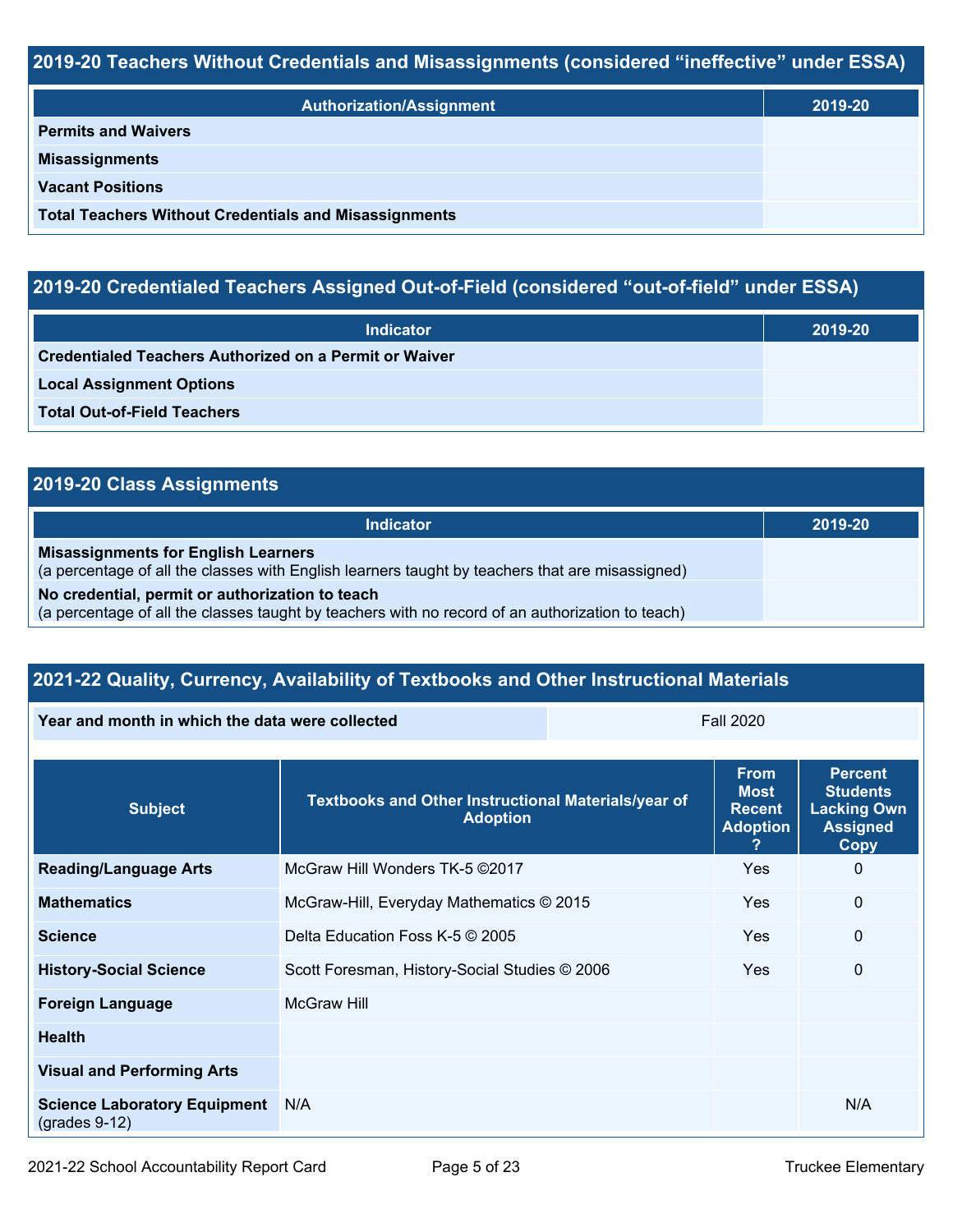| <b>School Facility Conditions and Planned Improvements</b>                    |                                                      |  |                                                  |                                                                                                                                                          |  |
|-------------------------------------------------------------------------------|------------------------------------------------------|--|--------------------------------------------------|----------------------------------------------------------------------------------------------------------------------------------------------------------|--|
| Year and month of the most recent FIT report                                  |                                                      |  | 07/29/2020                                       |                                                                                                                                                          |  |
| <b>System Inspected</b>                                                       | Rate <br>Rate<br><b>Rate</b><br>Fair<br>Good<br>Poor |  | <b>Repair Needed and Action Taken or Planned</b> |                                                                                                                                                          |  |
| <b>Systems:</b><br>Gas Leaks, Mechanical/HVAC, Sewer                          | $\mathsf{X}$                                         |  |                                                  |                                                                                                                                                          |  |
| Interior:<br><b>Interior Surfaces</b>                                         | $\sf X$                                              |  |                                                  | WATER STAIN CEILING TILES IN HALLWAY - RM 28<br>PAINT IS CHIPPING ON DOOR - RM 8<br>PAINT IS CHIPPING ON DOOR - RM 6<br>PAINT IS CHIPPING ON DOOR - RM 5 |  |
| <b>Cleanliness:</b><br>Overall Cleanliness, Pest/Vermin Infestation           | $\mathsf{X}$                                         |  |                                                  |                                                                                                                                                          |  |
| <b>Electrical</b>                                                             | $\sf X$                                              |  |                                                  |                                                                                                                                                          |  |
| <b>Restrooms/Fountains:</b><br>Restrooms, Sinks/ Fountains                    | $\sf X$                                              |  |                                                  |                                                                                                                                                          |  |
| Safety:<br>Fire Safety, Hazardous Materials                                   | $\sf X$                                              |  |                                                  |                                                                                                                                                          |  |
| <b>Structural:</b><br>Structural Damage, Roofs                                | $\mathsf{x}$                                         |  |                                                  |                                                                                                                                                          |  |
| <b>External:</b><br>Playground/School Grounds, Windows/<br>Doors/Gates/Fences | $\sf X$                                              |  |                                                  |                                                                                                                                                          |  |

| <b>Overall Facility Rate</b> |      |      |      |
|------------------------------|------|------|------|
| <b>Exemplary</b>             | Good | Fair | Poor |
|                              |      |      |      |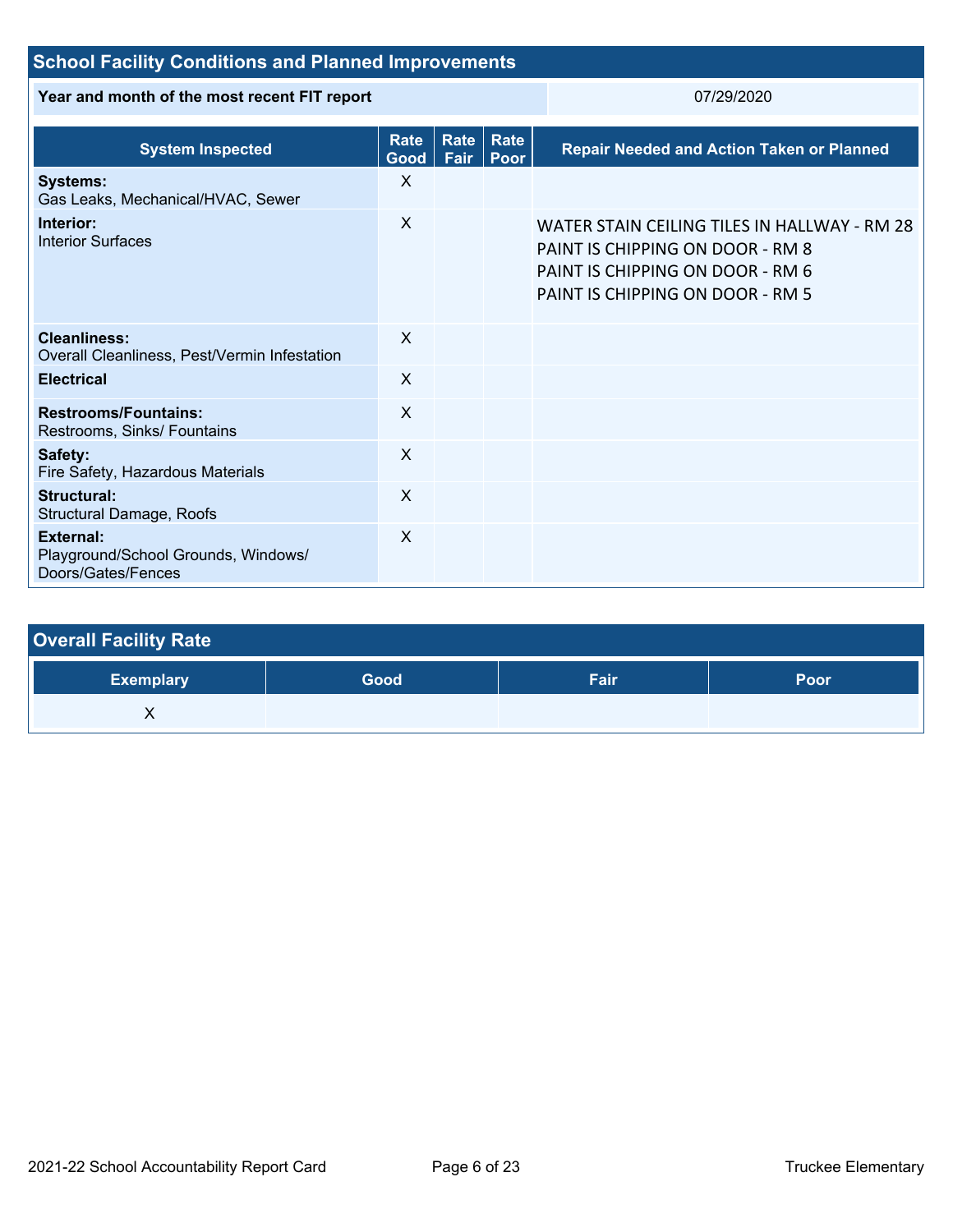# **B. Pupil Outcomes State Priority: Pupil Achievement**

The SARC provides the following information relevant to the State priority: Pupil Achievement (Priority 4):

#### **Statewide Assessments**

(i.e., California Assessment of Student Performance and Progress [CAASPP] System includes the Smarter Balanced Summative Assessments for students in the general education population and the California Alternate Assessments [CAAs] for English language arts/literacy [ELA] and mathematics given in grades three through eight and grade eleven. Only eligible students may participate in the administration of the CAAs. CAAs items are aligned with alternate achievement standards, which are linked with the Common Core State Standards [CCSS] for students with the most significant cognitive disabilities).

The CAASPP System encompasses the following assessments and student participation requirements:

- 1. **Smarter Balanced Summative Assessments and CAAs for ELA** in grades three through eight and grade eleven.
- 2. **Smarter Balanced Summative Assessments and CAAs for mathematics** in grades three through eight and grade eleven.
- 3. **California Science Test (CAST) and CAAs for Science** in grades five, eight, and once in high school (i.e., grade ten, eleven, or twelve).

#### **SARC Reporting in the 2020-2021 School Year Only**

Where the most viable option, LEAs were required to administer the statewide summative assessment in ELA and mathematics. Where a statewide summative assessment was not the most viable option for the LEA (or for one or more gradelevel[s] within the LEA) due to the pandemic, LEAs were allowed to report results from a different assessment that met the criteria established by the State Board of Education (SBE) on March 16, 2021. The assessments were required to be:

- Aligned with CA CCSS for ELA and mathematics;
- Available to students in grades 3 through 8, and grade 11; and
- Uniformly administered across a grade, grade span, school, or district to all eligible students.

#### **Options**

Note that the CAAs could only be administered in-person following health and safety requirements. If it was not viable for the LEA to administer the CAAs in person with health and safety guidelines in place, the LEA was directed to not administer the tests. There were no other assessment options available for the CAAs. Schools administered the Smarter Balanced Summative Assessments for ELA and mathematics, other assessments that meet the SBE criteria, or a combination of both, and they could only choose one of the following:

- Smarter Balanced ELA and mathematics summative assessments;
- Other assessments meeting the SBE criteria; or
- Combination of Smarter Balanced ELA and mathematics summative assessments and other assessments.

The percentage of students who have successfully completed courses that satisfy the requirements for entrance to the University of California and the California State University, or career technical education sequences or programs of study.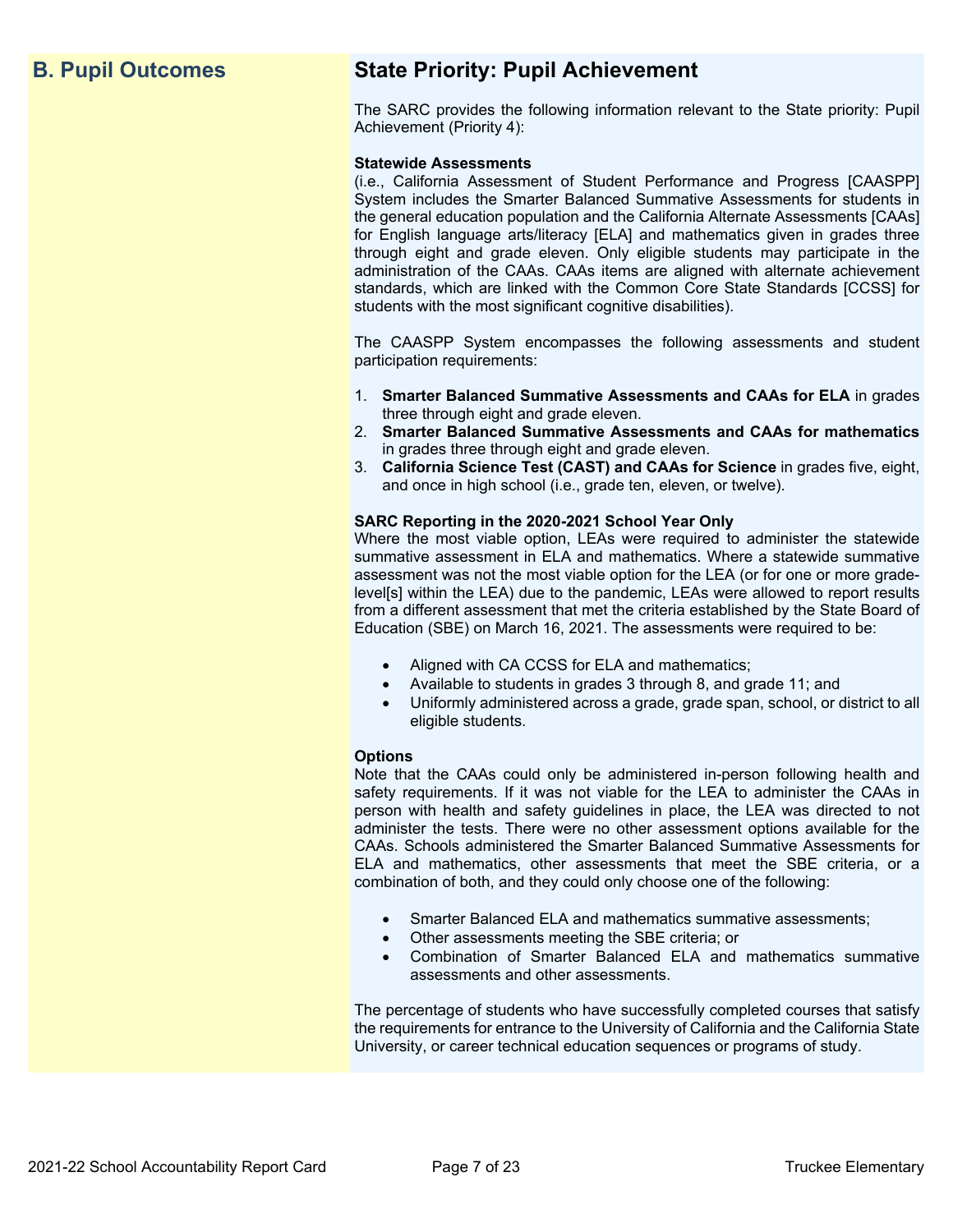#### **Percentage of Students Meeting or Exceeding the State Standard on CAASPP**

This table displays CAASPP test results in ELA and mathematics for all students grades three through eight and grade eleven taking and completing a state-administered assessment.

The 2019-2020 data cells with N/A values indicate that the 2019-2020 data are not available due to the COVID-19 pandemic and resulting summative test suspension. The Executive Order N-30-20 was issued which waived the assessment, accountability, and reporting requirements for the 2019-2020 school year.

The 2020-2021 data cells have N/A values because these data are not comparable to other year data due to the COVID-19 pandemic during the 2020-2021 school year. Where the CAASPP assessments in ELA and/or mathematics is not the most viable option, the LEAs were allowed to administer local assessments. Therefore, the 2020-2021 data between school years for the school, district, state are not an accurate comparison. As such, it is inappropriate to compare results of the 2020-2021 school year to other school years.

| <b>Subject</b>                                                       | <b>School</b><br>2019-20 | <b>School</b><br>2020-21 | <b>District</b><br>2019-20 | <b>District</b><br>2020-21 | <b>State</b><br>2019-20 | <b>State</b><br>2020-21 |
|----------------------------------------------------------------------|--------------------------|--------------------------|----------------------------|----------------------------|-------------------------|-------------------------|
| <b>English Language Arts/Literacy</b><br>$\left($ grades 3-8 and 11) | N/A                      | N/A                      | N/A                        | N/A                        | N/A                     | N/A                     |
| <b>Mathematics</b><br>$(grades 3-8 and 11)$                          | N/A                      | N/A                      | N/A                        | N/A                        | N/A                     | N/A                     |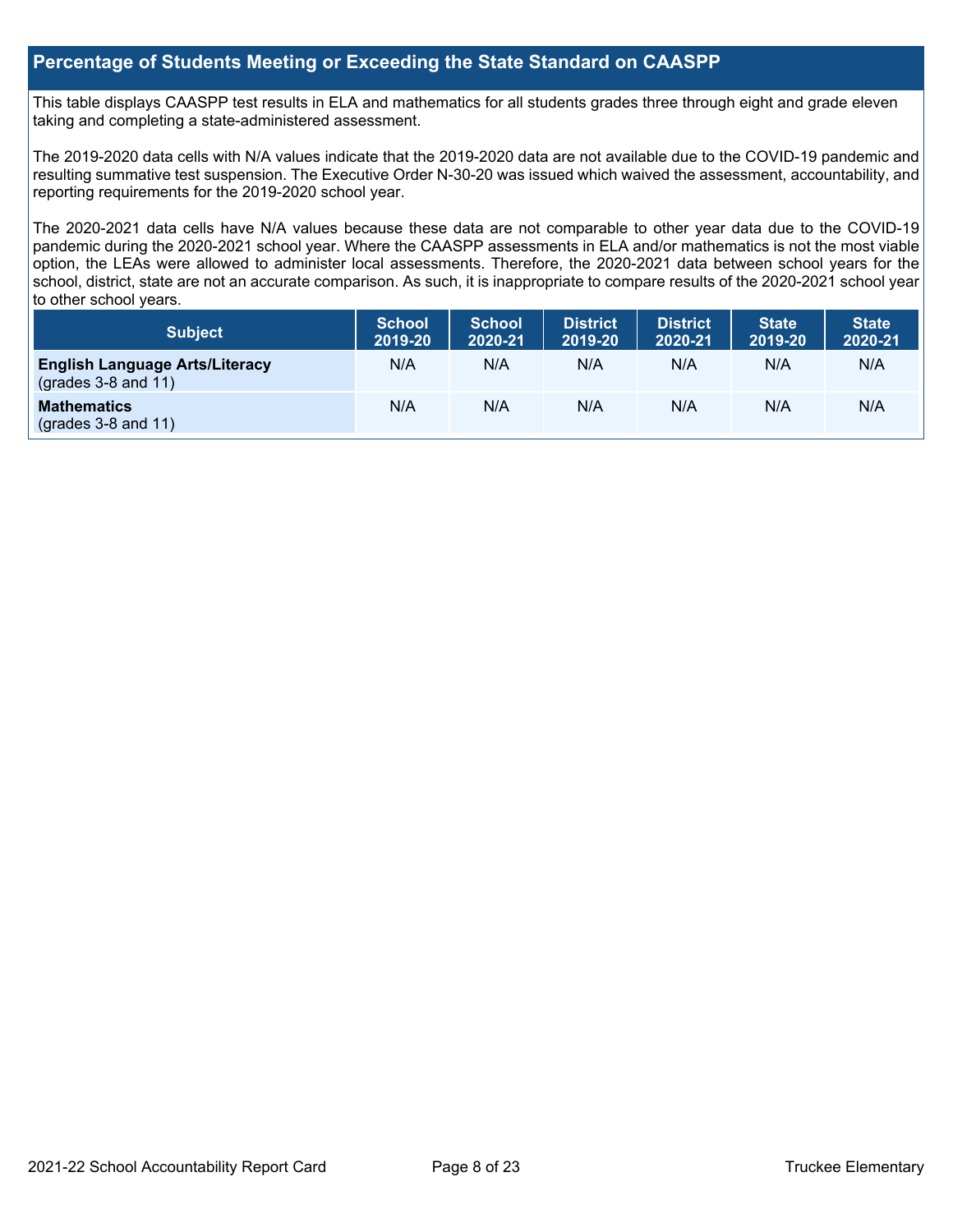### **2020-21 CAASPP Test Results in ELA by Student Group**

This table displays CAASPP test results in ELA by student group for students grades three through eight and grade eleven taking and completing a state-administered assessment. The CDE will populate this table for schools in cases where the school administered the CAASPP assessment. In cases where the school administered a local assessment instead of CAASPP, the CDE will populate this table with "NT" values, meaning this school did not test students using the CAASPP. See the local assessment(s) table for more information.

| <b>CAASPP</b><br><b>Student Groups</b>               | <b>CAASPP</b><br><b>Total</b><br><b>Enrollment</b> | <b>CAASPP</b><br><b>Number</b><br><b>Tested</b> | <b>CAASPP</b><br><b>Percent</b><br><b>Tested</b> | <b>CAASPP</b><br><b>Percent</b><br><b>Not Tested</b> | <b>CAASPP</b><br><b>Percent</b><br>Met or<br><b>Exceeded</b> |
|------------------------------------------------------|----------------------------------------------------|-------------------------------------------------|--------------------------------------------------|------------------------------------------------------|--------------------------------------------------------------|
| <b>All Students</b>                                  | 217                                                | 209                                             | 96.31                                            | 3.69                                                 | 44.98                                                        |
| <b>Female</b>                                        | 86                                                 | 82                                              | 95.35                                            | 4.65                                                 | 51.22                                                        |
| <b>Male</b>                                          | 131                                                | 127                                             | 96.95                                            | 3.05                                                 | 40.94                                                        |
| American Indian or Alaska Native                     | $\mathbf 0$                                        | $\mathbf 0$                                     | $\mathbf 0$                                      | $\mathbf 0$                                          | $\mathbf 0$                                                  |
| <b>Asian</b>                                         | $\mathbf 0$                                        | $\mathbf 0$                                     | $\mathbf 0$                                      | $\mathbf 0$                                          | $\mathbf 0$                                                  |
| <b>Black or African American</b>                     | $\mathbf 0$                                        | 0                                               | $\mathbf{0}$                                     | $\mathbf{0}$                                         | $\mathbf{0}$                                                 |
| <b>Filipino</b>                                      | $\mathbf 0$                                        | $\mathbf 0$                                     | 0                                                | 0                                                    | $\mathbf 0$                                                  |
| <b>Hispanic or Latino</b>                            | 127                                                | 124                                             | 97.64                                            | 2.36                                                 | 33.87                                                        |
| Native Hawaiian or Pacific Islander                  | $\Omega$                                           | $\mathbf 0$                                     | 0                                                | $\mathbf{0}$                                         | $\mathbf 0$                                                  |
| <b>Two or More Races</b>                             | $\overline{\phantom{m}}$                           | $-\!$                                           |                                                  | $\overline{\phantom{m}}$                             | --                                                           |
| <b>White</b>                                         | 82                                                 | 77                                              | 93.9                                             | 6.1                                                  | 59.74                                                        |
| <b>English Learners</b>                              | 76                                                 | 75                                              | 98.68                                            | 1.32                                                 | 17.33                                                        |
| <b>Foster Youth</b>                                  | $\Omega$                                           | 0                                               | $\Omega$                                         | $\mathbf{0}$                                         | $\mathbf 0$                                                  |
| <b>Homeless</b>                                      | $\overline{\phantom{a}}$                           | $\overline{\phantom{a}}$                        | --                                               | $\overline{\phantom{a}}$                             | $\overline{\phantom{a}}$                                     |
| <b>Military</b>                                      | $\mathbf 0$                                        | $\pmb{0}$                                       | 0                                                | 0                                                    | $\mathbf 0$                                                  |
| <b>Socioeconomically Disadvantaged</b>               | 123                                                | 121                                             | 98.37                                            | 1.63                                                 | 35.54                                                        |
| <b>Students Receiving Migrant Education Services</b> | $\mathbf 0$                                        | $\mathbf 0$                                     | $\mathbf 0$                                      | 0                                                    | $\mathbf 0$                                                  |
| <b>Students with Disabilities</b>                    | 43                                                 | 42                                              | 97.67                                            | 2.33                                                 | 21.43                                                        |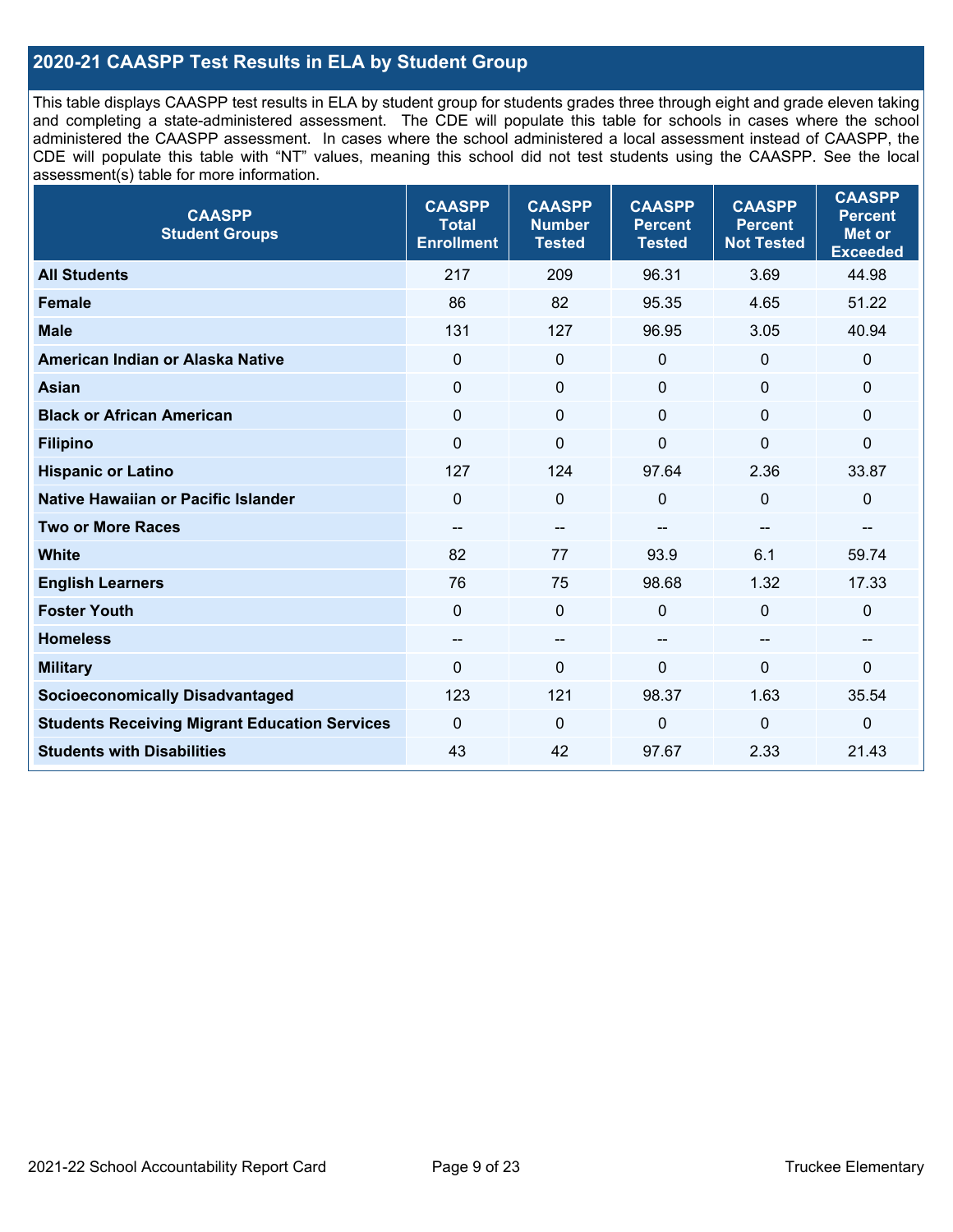### **2020-21 CAASPP Test Results in Math by Student Group**

This table displays CAASPP test results in Math by student group for students grades three through eight and grade eleven taking and completing a state-administered assessment. The CDE will populate this table for schools in cases where the school administered the CAASPP assessment. In cases where the school administered a local assessment instead of CAASPP, the CDE will populate this table with "NT" values, meaning this school did not test students using the CAASPP. See the local assessment(s) table for more information.

| <b>CAASPP</b><br><b>Student Groups</b>               | <b>CAASPP</b><br><b>Total</b><br><b>Enrollment</b> | <b>CAASPP</b><br><b>Number</b><br><b>Tested</b> | <b>CAASPP</b><br><b>Percent</b><br><b>Tested</b> | <b>CAASPP</b><br><b>Percent</b><br><b>Not Tested</b> | <b>CAASPP</b><br><b>Percent</b><br><b>Met or</b><br><b>Exceeded</b> |
|------------------------------------------------------|----------------------------------------------------|-------------------------------------------------|--------------------------------------------------|------------------------------------------------------|---------------------------------------------------------------------|
| <b>All Students</b>                                  | 217                                                | 210                                             | 96.77                                            | 3.23                                                 | 32.86                                                               |
| <b>Female</b>                                        | 86                                                 | 83                                              | 96.51                                            | 3.49                                                 | 33.73                                                               |
| <b>Male</b>                                          | 131                                                | 127                                             | 96.95                                            | 3.05                                                 | 32.28                                                               |
| American Indian or Alaska Native                     | $\mathbf 0$                                        | $\mathbf 0$                                     | $\mathbf 0$                                      | 0                                                    | $\mathbf 0$                                                         |
| <b>Asian</b>                                         | $\mathbf 0$                                        | 0                                               | $\mathbf 0$                                      | 0                                                    | $\mathbf 0$                                                         |
| <b>Black or African American</b>                     | $\mathbf 0$                                        | $\Omega$                                        | $\mathbf 0$                                      | $\Omega$                                             | $\mathbf 0$                                                         |
| <b>Filipino</b>                                      | $\mathbf 0$                                        | $\mathbf 0$                                     | $\mathbf 0$                                      | 0                                                    | $\mathbf 0$                                                         |
| <b>Hispanic or Latino</b>                            | 127                                                | 125                                             | 98.43                                            | 1.57                                                 | 20.80                                                               |
| Native Hawaiian or Pacific Islander                  | $\Omega$                                           | $\mathbf 0$                                     | $\mathbf 0$                                      | $\Omega$                                             | $\mathbf 0$                                                         |
| <b>Two or More Races</b>                             | $-\!$ $\!-$                                        | --                                              |                                                  | --                                                   | --                                                                  |
| <b>White</b>                                         | 82                                                 | 77                                              | 93.90                                            | 6.10                                                 | 50.65                                                               |
| <b>English Learners</b>                              | 76                                                 | 75                                              | 98.68                                            | 1.32                                                 | 12.00                                                               |
| <b>Foster Youth</b>                                  | 0                                                  | 0                                               | $\Omega$                                         | 0                                                    | $\mathbf 0$                                                         |
| <b>Homeless</b>                                      | $\hspace{0.05cm}$                                  | $\overline{\phantom{m}}$                        | $\hspace{0.05cm}$                                | $\overline{\phantom{a}}$                             | $\overline{\phantom{a}}$                                            |
| <b>Military</b>                                      | $\mathbf 0$                                        | 0                                               | $\mathbf 0$                                      | 0                                                    | $\mathbf 0$                                                         |
| <b>Socioeconomically Disadvantaged</b>               | 123                                                | 122                                             | 99.19                                            | 0.81                                                 | 22.13                                                               |
| <b>Students Receiving Migrant Education Services</b> | $\mathbf 0$                                        | $\mathbf 0$                                     | $\mathbf 0$                                      | 0                                                    | $\mathbf 0$                                                         |
| <b>Students with Disabilities</b>                    | 43                                                 | 42                                              | 97.67                                            | 2.33                                                 | 4.76                                                                |

#### **2020-21 Local Assessment Test Results in ELA by Student Group**

This table displays Local Assessment test results in ELA by student group for students grades three through eight and grade eleven. LEAs/schools will populate this table for schools in cases where the school administered a local assessment. In cases where the school administered the CAASPP assessment, LEAs/schools will populate this table with "N/A" values in all cells, meaning this table is Not Applicable for this school.

\*At or above the grade-level standard in the context of the local assessment administered.

#### **2020-21 Local Assessment Test Results in Math by Student Group**

This table displays Local Assessment test results in Math by student group for students grades three through eight and grade eleven. LEAs/schools will populate this table for schools in cases where the school administered a local assessment. In cases where the school administered the CAASPP assessment, LEAs/schools will populate this table with "N/A" values in all cells, meaning this table is Not Applicable for this school.

\*At or above the grade-level standard in the context of the local assessment administered.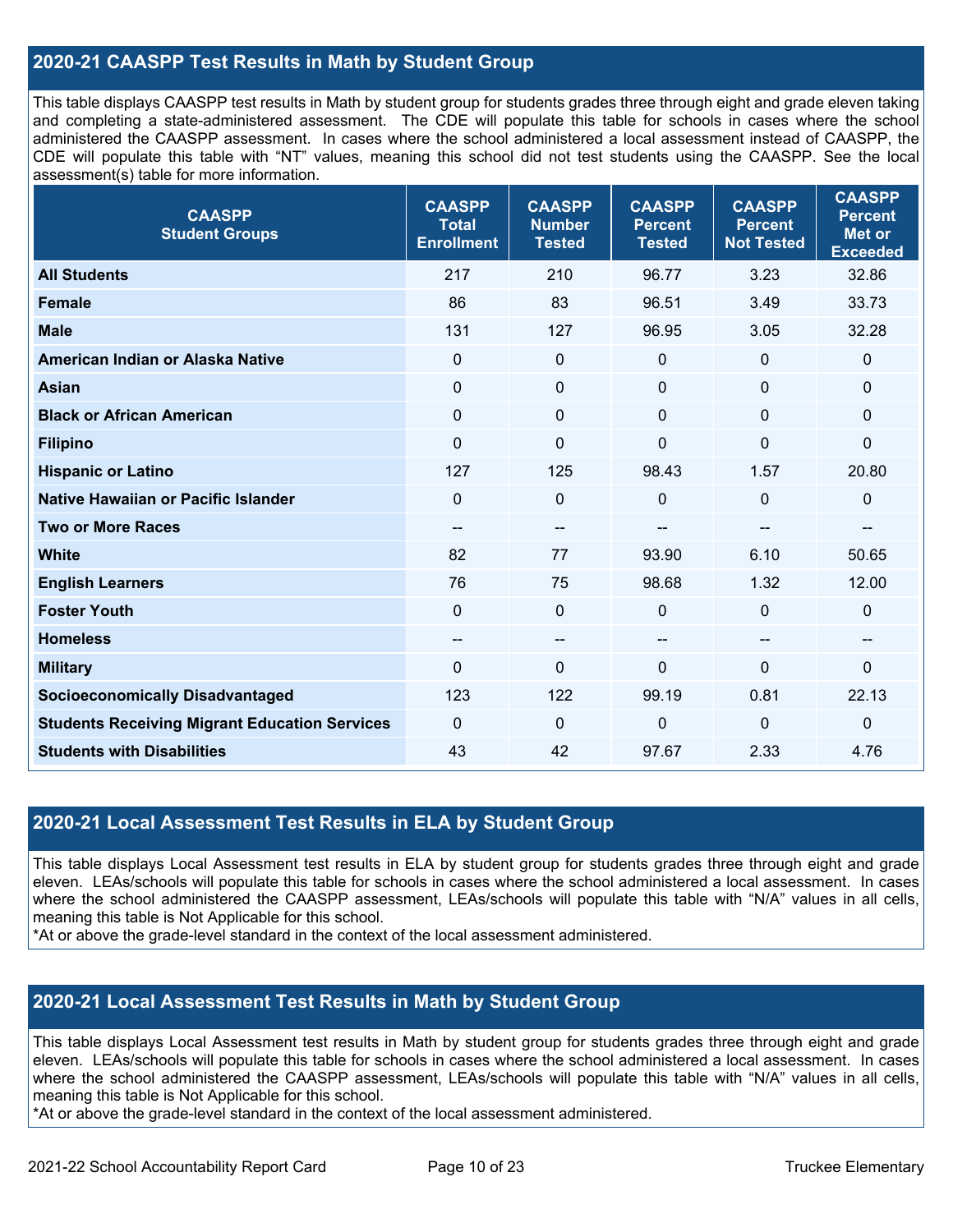### **CAASPP Test Results in Science for All Students**

This table displays the percentage of all students grades five, eight, and High School meeting or exceeding the State Standard.

The 2019-2020 data cells with N/A values indicate that the 2019-2020 data are not available due to the COVID-19 pandemic and resulting summative testing suspension. The Executive Order N-30-20 was issued which waived the assessment, accountability, and reporting requirements for the 2019-2020 school year.

For any 2020-2021 data cells with N/T values indicate that this school did not test students using the CAASPP Science.

| <b>Subject</b>                                  | <b>School</b> | <b>School</b> | <b>District</b> | <b>District</b> | <b>State</b> | <b>State</b> |
|-------------------------------------------------|---------------|---------------|-----------------|-----------------|--------------|--------------|
|                                                 | 2019-20       | 2020-21       | 2019-20         | 2020-21         | 2019-20      | 2020-21      |
| <b>Science</b><br>(grades 5, 8 and high school) | N/A           | 19.40         | N/A             | 37.96           | N/A          | 28.72        |

#### **2020-21 CAASPP Test Results in Science by Student Group**

This table displays CAASPP test results in Science by student group for students grades five, eight, and High School. For any data cells with N/T values indicate that this school did not test students using the CAASPP Science.

| <b>Student Group</b>                                 | <b>Total</b><br><b>Enrollment</b> | <b>Number</b><br><b>Tested</b> | <b>Percent</b><br><b>Tested</b> | <b>Percent</b><br><b>Not Tested</b> | <b>Percent</b><br><b>Met or</b><br><b>Exceeded</b> |
|------------------------------------------------------|-----------------------------------|--------------------------------|---------------------------------|-------------------------------------|----------------------------------------------------|
| <b>All Students</b>                                  | 72                                | 67                             | 93.06                           | 6.94                                | 19.40                                              |
| <b>Female</b>                                        | 28                                | 26                             | 92.86                           | 7.14                                | 11.54                                              |
| <b>Male</b>                                          | 44                                | 41                             | 93.18                           | 6.82                                | 24.39                                              |
| American Indian or Alaska Native                     | $\Omega$                          | 0                              | 0                               | $\mathbf 0$                         | $\mathbf 0$                                        |
| <b>Asian</b>                                         | 0                                 | $\pmb{0}$                      | $\mathbf{0}$                    | $\mathbf 0$                         | 0                                                  |
| <b>Black or African American</b>                     | 0                                 | $\mathbf 0$                    | 0                               | 0                                   | 0                                                  |
| <b>Filipino</b>                                      | $\Omega$                          | $\Omega$                       | $\Omega$                        | 0                                   | 0                                                  |
| <b>Hispanic or Latino</b>                            | 47                                | 46                             | 97.87                           | 2.13                                | 10.87                                              |
| Native Hawaiian or Pacific Islander                  | 0                                 | $\mathbf 0$                    | $\Omega$                        | $\mathbf 0$                         | 0                                                  |
| <b>Two or More Races</b>                             | $-$                               | $\overline{\phantom{m}}$       | $-$                             | --                                  | --                                                 |
| <b>White</b>                                         | 22                                | 18                             | 81.82                           | 18.18                               | 33.33                                              |
| <b>English Learners</b>                              | 21                                | 21                             | 100.00                          | 0.00                                | 0.00                                               |
| <b>Foster Youth</b>                                  | 0                                 | $\mathbf 0$                    | $\mathbf 0$                     | $\mathbf 0$                         | 0                                                  |
| <b>Homeless</b>                                      | $\Omega$                          | $\mathbf 0$                    | $\mathbf{0}$                    | $\mathbf 0$                         | 0                                                  |
| <b>Military</b>                                      | $\Omega$                          | $\Omega$                       | $\Omega$                        | $\mathbf 0$                         | 0                                                  |
| <b>Socioeconomically Disadvantaged</b>               | 42                                | 42                             | 100.00                          | 0.00                                | 14.29                                              |
| <b>Students Receiving Migrant Education Services</b> | 0                                 | $\mathbf 0$                    | $\mathbf 0$                     | 0                                   | 0                                                  |
| <b>Students with Disabilities</b>                    | 16                                | 15                             | 93.75                           | 6.25                                | 0.00                                               |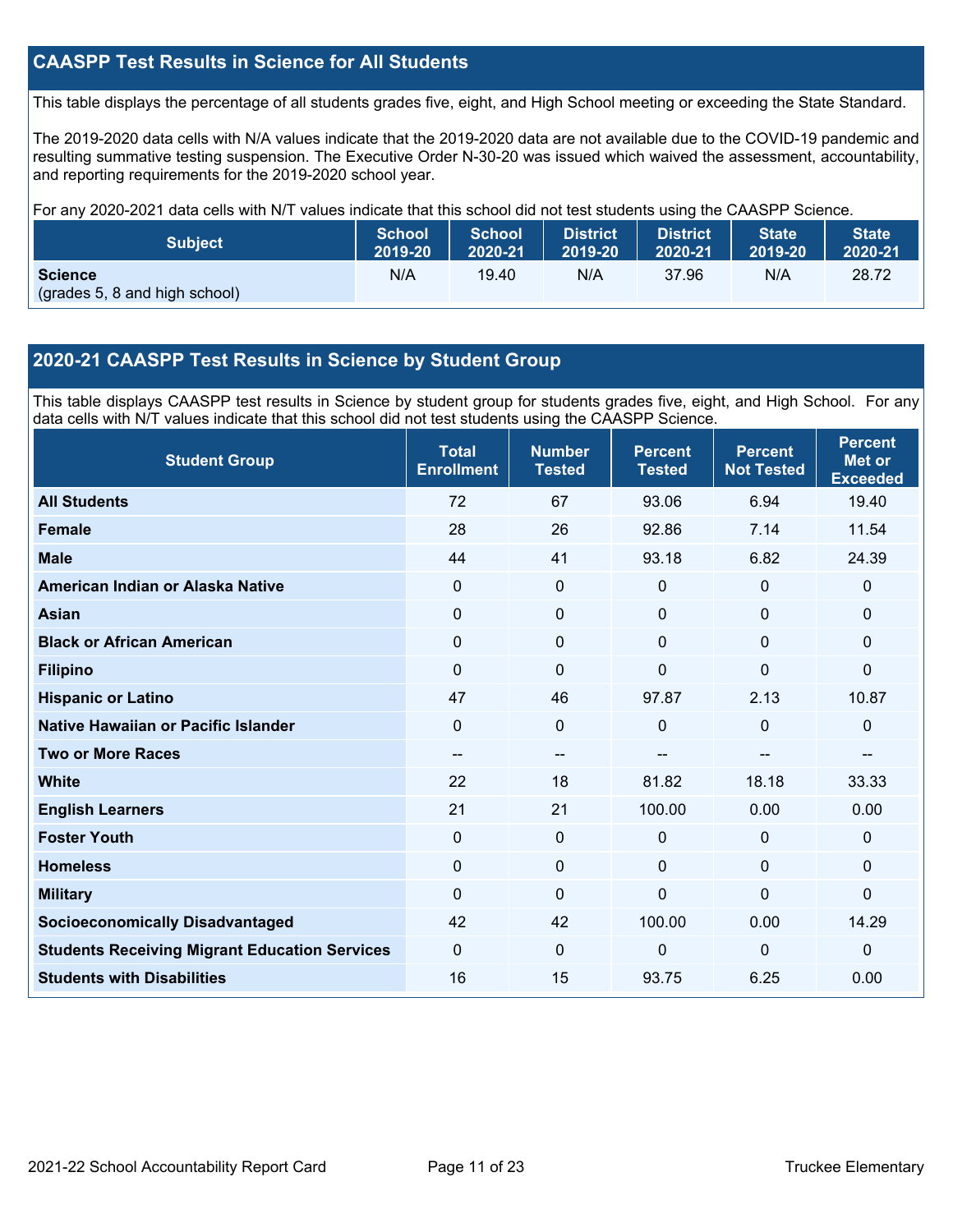# **B. Pupil Outcomes State Priority: Other Pupil Outcomes**

The SARC provides the following information relevant to the State priority: Other Pupil Outcomes (Priority 8): Pupil outcomes in the subject area of physical education.

### **2020-21 California Physical Fitness Test Results**

Due to the COVID-19 crisis, the Physical Fitness Test was suspended during the 2020-2021 school year and therefore no data are reported and each cell in this table is populated with "N/A."

| <b>Grade Level</b> | <b>Four of Six Fitness Standards</b> | Five of Six Fitness Standards   Six of Six Fitness Standards | Percentage of Students Meeting Percentage of Students Meeting Percentage of Students Meeting |
|--------------------|--------------------------------------|--------------------------------------------------------------|----------------------------------------------------------------------------------------------|
| Grade 5            | N/A                                  | N/A                                                          | N/A                                                                                          |
| Grade 7            | N/A                                  | N/A                                                          | N/A                                                                                          |
| Grade 9            | N/A                                  | N/A                                                          | N/A                                                                                          |

# **C. Engagement State Priority: Parental Involvement**

The SARC provides the following information relevant to the State priority: Parental Involvement (Priority 3): Efforts the school district makes to seek parent input in making decisions regarding the school district and at each school site.

#### **2021-22 Opportunities for Parental Involvement**

Parent and community involvement helps our school thrive. School Site Council, English Learner Advisory Committee (ELAC), and the Parent Teacher Organization (PTO) provide many opportunities for parent participation. The PTO volunteers put on fundraising events to provide additional resources for our students, including enrichment and athletics. Parents are always welcome and encouraged to volunteer at the school and in the classroom and on field trips. The English Learner Advisory Council (ELAC) provides another opportunity for parent involvement. We also have a School Site Council (SSC) whose role is to review student achievement data and decide upon the use of the school budget as it relates to the school's efforts to improve and enhance the instructional program for all students. Volunteer opportunities are many; some examples include Harvest of the Month's healthy food lessons, Watch D.O.G.S. (Dads of Great Students), weekly help in the classroom, supporting field study trips, and participating in special events. Our families are diverse, and we welcome all parent involvement that reflects this diversity.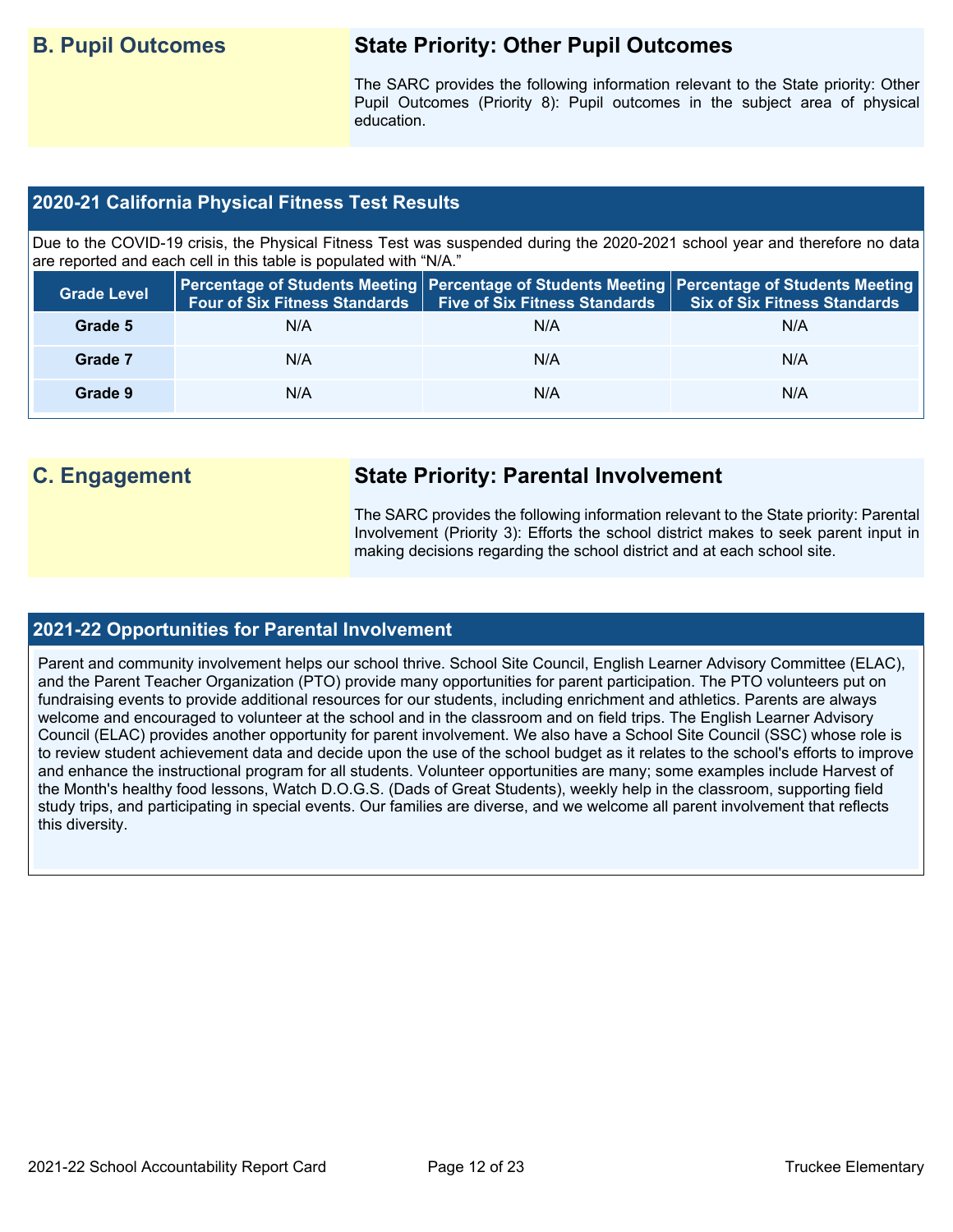# **2020-21 Chronic Absenteeism by Student Group**

| <b>Student Group</b>                                 | <b>Cumulative</b><br><b>Enrollment</b> | <b>Chronic</b><br><b>Absenteeism</b><br><b>Eligible Enrollment</b> | <b>Chronic</b><br><b>Absenteeism</b><br><b>Count</b> | <b>Chronic</b><br><b>Absenteeism</b><br><b>Rate</b> |
|------------------------------------------------------|----------------------------------------|--------------------------------------------------------------------|------------------------------------------------------|-----------------------------------------------------|
| <b>All Students</b>                                  | 490                                    | 477                                                                | 41                                                   | 8.6                                                 |
| <b>Female</b>                                        | 214                                    | 206                                                                | 15                                                   | 7.3                                                 |
| <b>Male</b>                                          | 276                                    | 271                                                                | 26                                                   | 9.6                                                 |
| American Indian or Alaska Native                     | 1                                      | 1                                                                  | $\mathbf{0}$                                         | 0.0                                                 |
| <b>Asian</b>                                         | 1                                      | 1                                                                  | 1                                                    | 100.0                                               |
| <b>Black or African American</b>                     | 3                                      | $\overline{3}$                                                     | $\overline{2}$                                       | 66.7                                                |
| <b>Filipino</b>                                      | $\mathbf 0$                            | $\mathbf 0$                                                        | $\mathbf{0}$                                         | 0.0                                                 |
| <b>Hispanic or Latino</b>                            | 274                                    | 267                                                                | 27                                                   | 10.1                                                |
| Native Hawaiian or Pacific Islander                  | $\Omega$                               | 0                                                                  | 0                                                    | 0.0                                                 |
| <b>Two or More Races</b>                             | 21                                     | 21                                                                 | 1                                                    | 4.8                                                 |
| <b>White</b>                                         | 186                                    | 181                                                                | 10                                                   | 5.5                                                 |
| <b>English Learners</b>                              | 174                                    | 171                                                                | 18                                                   | 10.5                                                |
| <b>Foster Youth</b>                                  | $\overline{2}$                         | $\overline{2}$                                                     | $\Omega$                                             | 0.0                                                 |
| <b>Homeless</b>                                      | 8                                      | 8                                                                  | 3                                                    | 37.5                                                |
| <b>Socioeconomically Disadvantaged</b>               | 298                                    | 290                                                                | 33                                                   | 11.4                                                |
| <b>Students Receiving Migrant Education Services</b> | $\Omega$                               | 0                                                                  | 0                                                    | 0.0                                                 |
| <b>Students with Disabilities</b>                    | 89                                     | 86                                                                 | 8                                                    | 9.3                                                 |

# **C. Engagement State Priority: School Climate**

The SARC provides the following information relevant to the State priority: School Climate (Priority 6):

- Pupil suspension rates;
- Pupil expulsion rates; and
- Other local measures on the sense of safety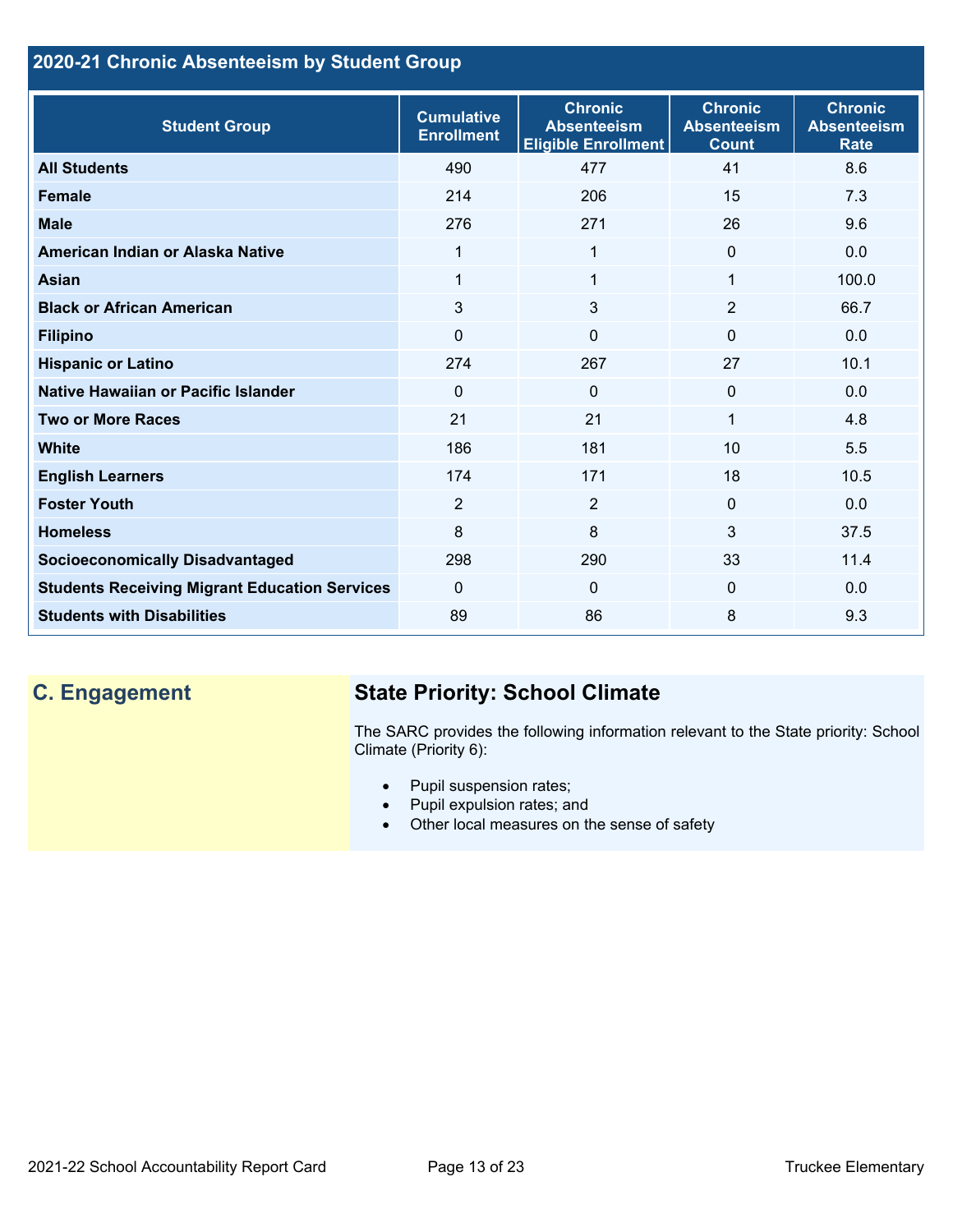#### **Suspensions and Expulsions**

This table displays suspensions and expulsions data collected between July through June, each full school year respectively. Data collected during the 2020-21 school year may not be comparable to earlier years of this collection due to differences in learning mode instruction in response to the COVID-19 pandemic.

| <b>Subject</b>     | <b>School</b><br>2018-19 | <b>School</b><br>2020-21 | <b>District</b><br>2018-19 | <b>District</b><br>2020-21 | <b>State</b><br>2018-19 | <b>State</b><br>2020-21 |
|--------------------|--------------------------|--------------------------|----------------------------|----------------------------|-------------------------|-------------------------|
| <b>Suspensions</b> | 2.25                     | 0.41                     | 2.86                       | 0.18                       | 3.47                    | 0.20                    |
| <b>Expulsions</b>  | 0.00                     | 0.00                     | 0.02                       | 0.00                       | 0.08                    | 0.00                    |

This table displays suspensions and expulsions data collected between July through February, partial school year due to the COVID-19 pandemic. The 2019-2020 suspensions and expulsions rate data are not comparable to other year data because the 2019-2020 school year is a partial school year due to the COVID-19 crisis. As such, it would be inappropriate to make any comparisons in rates of suspensions and expulsions in the 2019-2020 school year compared to other school years.

| <b>Subject</b>     | <b>School</b><br>2019-20 | <b>District</b><br>2019-20 | <b>State</b><br>2019-20 |
|--------------------|--------------------------|----------------------------|-------------------------|
| <b>Suspensions</b> | 0.41                     | 2.18                       | 2.45                    |
| <b>Expulsions</b>  | 0.00                     | 0.00                       | 0.05                    |

#### **2020-21 Suspensions and Expulsions by Student Group**

| <b>Student Group</b>                                 | <b>Suspensions Rate</b> | <b>Expulsions Rate</b> |
|------------------------------------------------------|-------------------------|------------------------|
| <b>All Students</b>                                  | 0.41                    | 0.00                   |
| <b>Female</b>                                        | 0.00                    | 0.00                   |
| <b>Male</b>                                          | 0.72                    | 0.00                   |
| American Indian or Alaska Native                     | 0.00                    | 0.00                   |
| Asian                                                | 0.00                    | 0.00                   |
| <b>Black or African American</b>                     | 0.00                    | 0.00                   |
| <b>Filipino</b>                                      | 0.00                    | 0.00                   |
| <b>Hispanic or Latino</b>                            | 0.36                    | 0.00                   |
| Native Hawaiian or Pacific Islander                  | 0.00                    | 0.00                   |
| <b>Two or More Races</b>                             | 0.00                    | 0.00                   |
| <b>White</b>                                         | 0.54                    | 0.00                   |
| <b>English Learners</b>                              | 0.57                    | 0.00                   |
| <b>Foster Youth</b>                                  | 0.00                    | 0.00                   |
| <b>Homeless</b>                                      | 0.00                    | 0.00                   |
| <b>Socioeconomically Disadvantaged</b>               | 0.67                    | 0.00                   |
| <b>Students Receiving Migrant Education Services</b> | 0.00                    | 0.00                   |
| <b>Students with Disabilities</b>                    | 1.12                    | 0.00                   |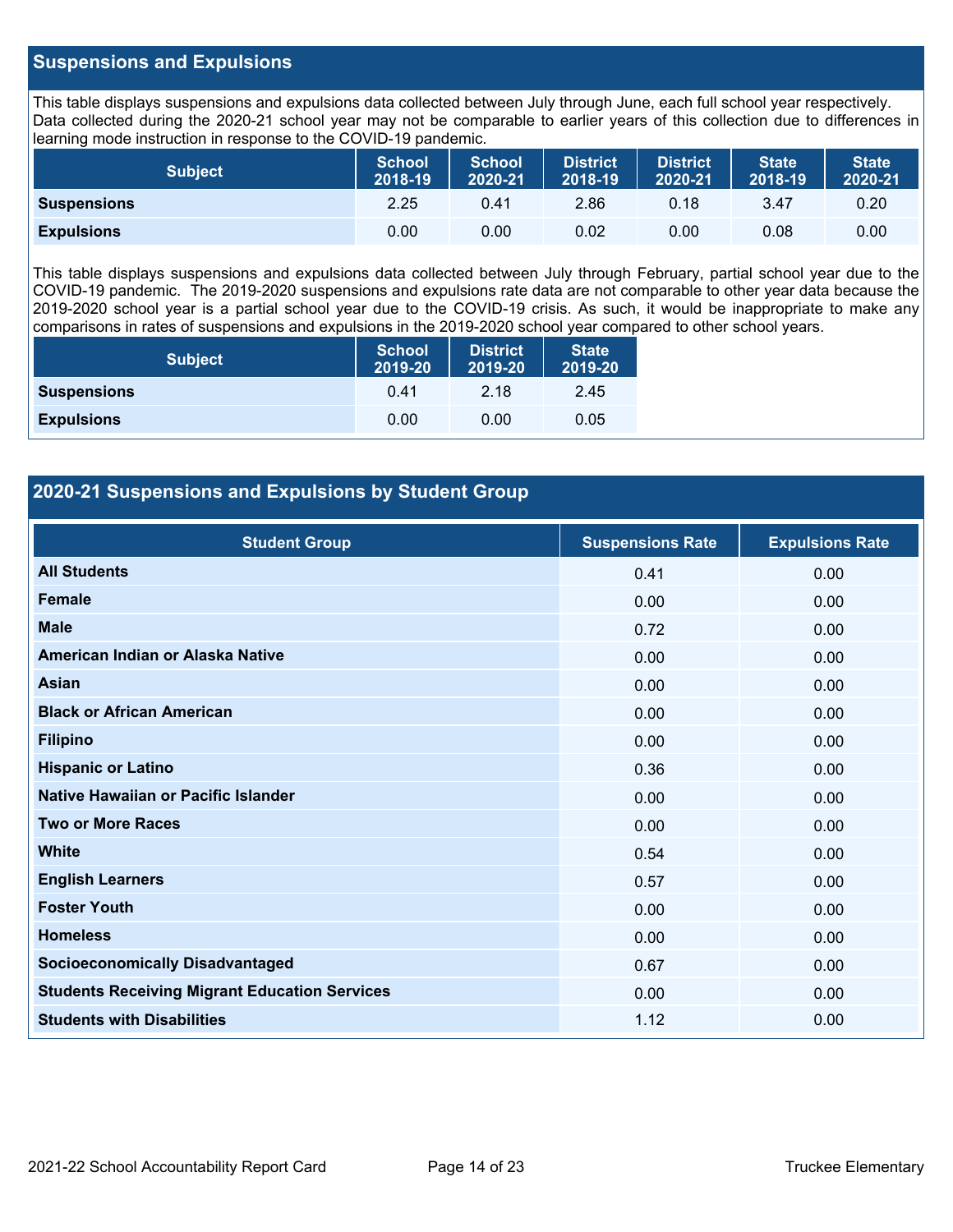Tahoe Truckee Unified School District Truckee Elementary School Safe School Plan

Senate Bill 187 ensures that all California public schools, grades K – 12, work in cooperation with local law enforcement, community leaders, parents, pupils, teachers, administrators, and other persons in the prevention of campus crime and violence, and in developing comprehensive school safety plans that target the safety concerns identified through TTUSD's systematic planning process which involves Truckee Elementary School's Site Safety Committee, the site's Site Safety Lead, the TTUSD District Safety Committee, participation in the Youth Task Force, and other established community collaborations and partnerships.

Encompassing more than 720 square miles, Tahoe Truckee Unified School District is located in the Sierra Nevada Mountains, 100 miles northeast of Sacramento, and 35 miles west of Reno, Nevada. The District serves more than 4,000 students in California's Nevada, Placer, and El Dorado Counties. District boundaries stretch from Hobart Mills, eight miles north of Truckee, to Emerald Bay, near South Lake Tahoe; and from Cisco Grove, twenty miles to the west, to Floriston, fifteen miles to the east.

#### About Truckee Elementary School

Operating on a traditional calendar schedule, Truckee Elementary served approximately 460 transitional kindergartens through fifth-grade students during the 2020-2021 school year. Our school also housed a State Preschool program which served about 50 students. According to the California Department of Education data, the 2018-2019 student population consisted of 59% Hispanic or Latino; 37% White; 46% English Learners, and 56% Socioeconomically Disadvantaged. Based on the most current in DataQuest data that was available on the California Department of Education website, our school had a .2% suspension rate (2018-2019) and .7% school truancy rate\* (2018-2019).

\*This report provides a count of students who were reported as being truant at least one time during the academic year. Per Education Code Section 48260, a truant is defined as "a pupil subject to compulsory full-time education or to compulsory continuation education who is absent from school without a valid excuse three full days in one school year or tardy or absent for more than a 30 minute period during the school day without a valid excuse on three occasions in one school year, or any combination thereof, shall be classified as a truant."

Teachers and staff are dedicated to ensuring the academic success of every student and providing a safe and productive learning experience. The school has developed educational programs designed to provide the skills and tools necessary for students to explore their creativity while developing a strong educational base.

Students at Truckee Elementary are guided by specific rules and classroom expectations that promote respect, cooperation, courtesy, and acceptance of others. The school's positive behavior philosophy promotes a safe school, a warm, friendly classroom environment, and demonstrates that good discipline is a solid foundation on which to build an effective school. The school has established the following reasonable expectations, which are enforced consistently: Be Safe, Be Responsible, and Be Respectful.

The safety of students and staff is a primary concern of Truckee Elementary. All visitors to the campus must sign in at the office and wear a visitor's pass at all times. Supervision is provided to ensure the safety of each student before school, during breaks, at lunch, and after school. Supervision is a responsibility shared among support staff, teachers, and the administration.

The School Site Safety Plan was most recently revised in Spring 2021 by the Safety Lead and administration. The Safety Plan is reviewed with all staff members at the beginning of each school year. Key elements of the Safety Plan focus on the following:

- School rules & procedures
- Sexual harassment policy
- Current status of school crime
- Notification to teachers
- Child abuse reporting procedures
- School-wide dress code
- Policies related to suspension/expulsion
- Disaster procedures/routine & emergency drills
- Safe ingress & egress of pupils, parents, & school employees
- Healthy Kids Survey Results

The school is in compliance with the laws, rules, and regulations pertaining to hazardous materials and state earthquake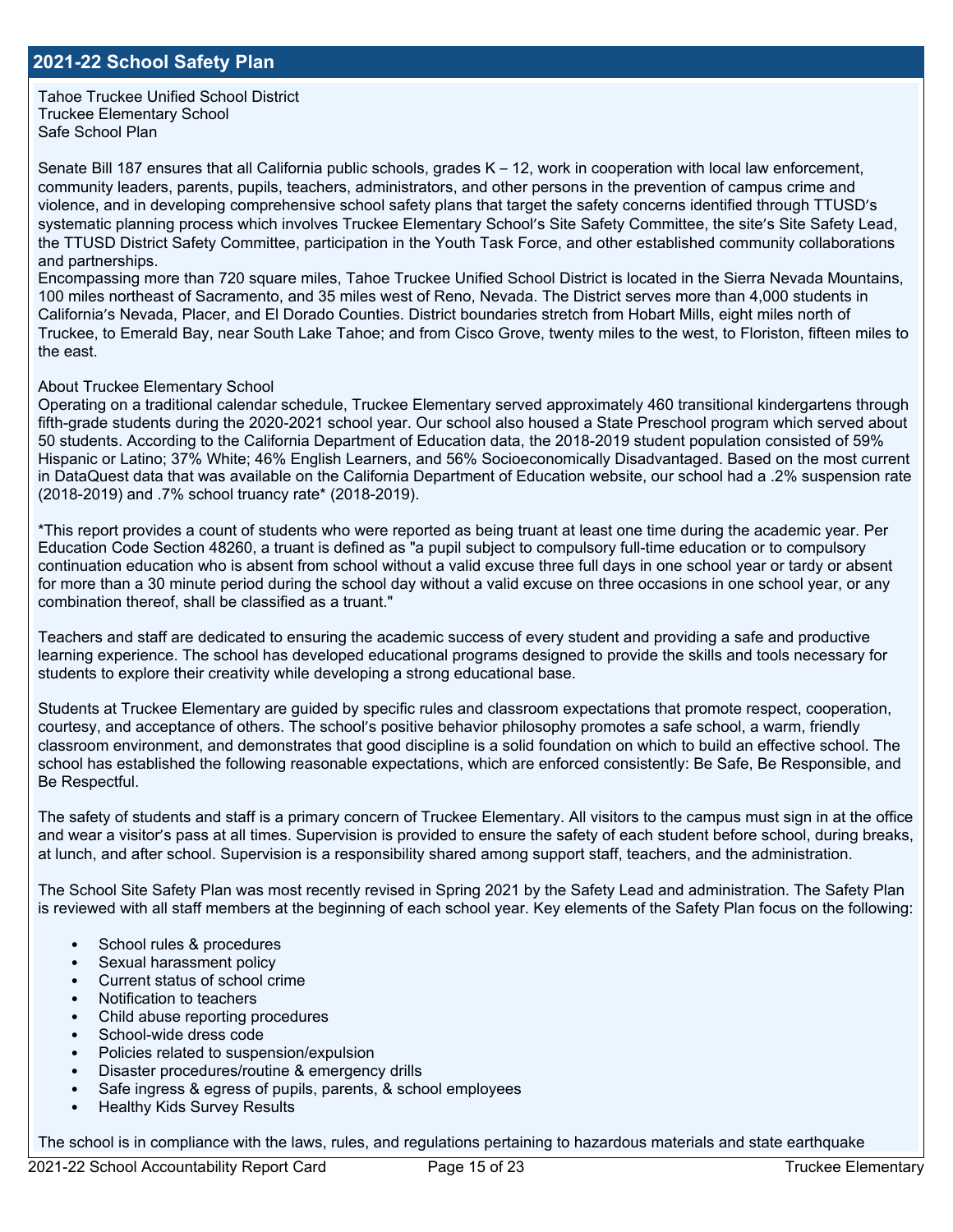#### **2021-22 School Safety Plan**

standards. The school's disaster preparedness plan includes steps for ensuring student and staff safety during an emergency. Evacuation, Shelter-in-Place, Duck/Cover/Hold, and/or ALICE drills are conducted on a monthly basis throughout the school year. In addition, Truckee Elementary participates in monthly ALICE drills including enhanced lockdowns, evacuations to offsite rally points and counter activities to prepare for an armed intruder event.

Truckee Elementary School continually strives to be a respected place of learning where all individuals feel safe, cared for, and connected.

# **D. Other SARC Information Information Required in the SARC**

The information in this section is required to be in the SARC but is not included in the state priorities for LCFF.

#### **2018-19 Elementary Average Class Size and Class Size Distribution**

This table displays the 2018-19 average class size and class size distribution. The columns titled "Number of Classes" indicates how many classes fall into each size category (a range of total students per class). The "Other" category is for multigrade level classes.

| <b>Grade Level</b> | <b>Average</b><br><b>Class Size</b> | <b>1-20 Students</b> | Number of Classes with   Number of Classes with   Number of Classes with<br>21-32 Students | 33+ Students |
|--------------------|-------------------------------------|----------------------|--------------------------------------------------------------------------------------------|--------------|
| K                  | 14                                  | 6                    |                                                                                            |              |
|                    | 21                                  |                      |                                                                                            |              |
|                    | 19                                  |                      |                                                                                            |              |
|                    | 24                                  |                      |                                                                                            |              |
|                    | 18                                  |                      |                                                                                            |              |
|                    | 25                                  |                      | 4                                                                                          |              |
|                    |                                     |                      |                                                                                            |              |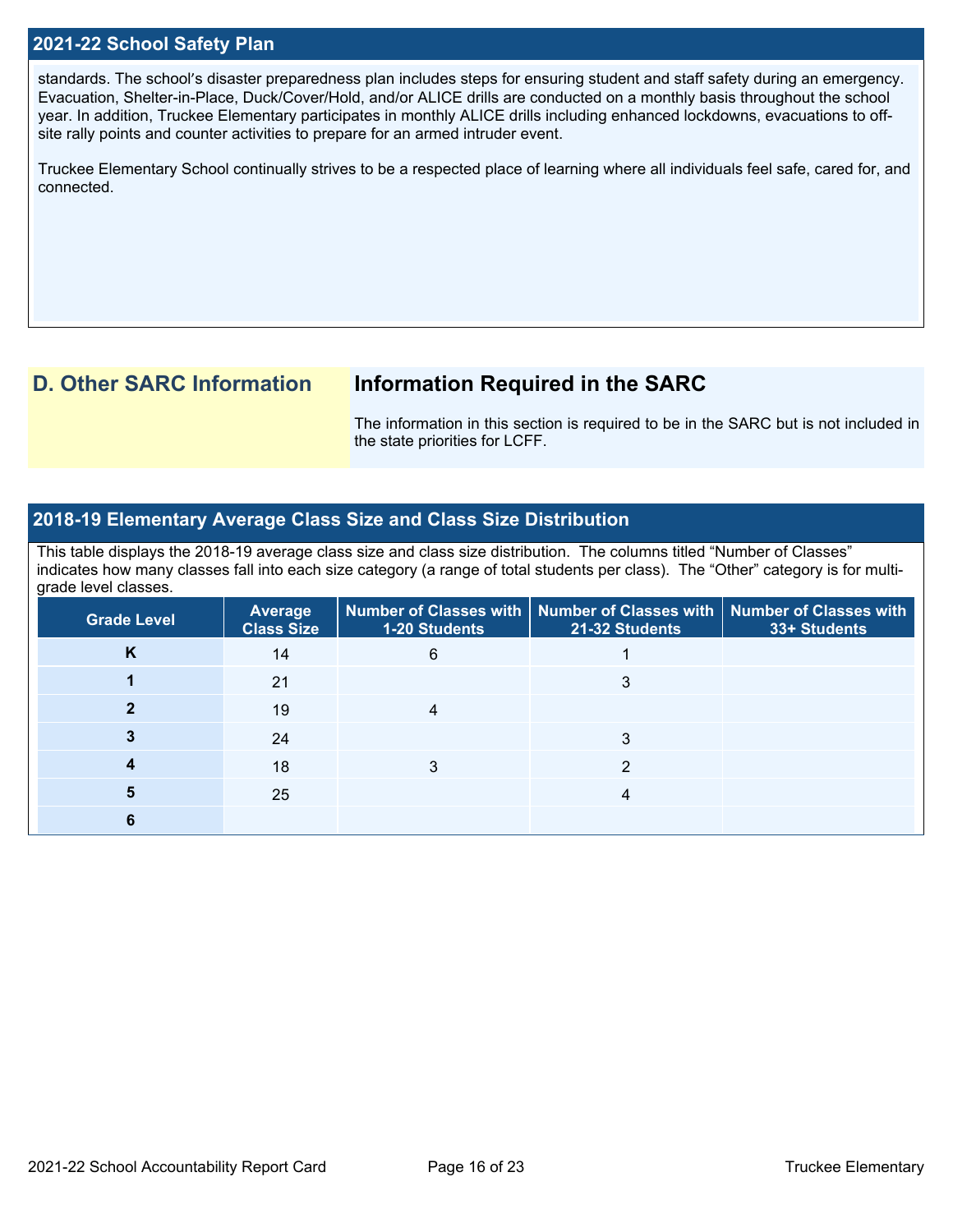#### **2019-20 Elementary Average Class Size and Class Size Distribution**

This table displays the 2019-20 average class size and class size distribution. The columns titled "Number of Classes" indicates how many classes fall into each size category (a range of total students per class). The "Other" category is for multi-grade level classes.

| <b>Grade Level</b> | <b>Average</b><br><b>Class Size</b> | <b>1-20 Students</b> | Number of Classes with   Number of Classes with  <br>21-32 Students | <b>Number of Classes with</b><br>33+ Students |
|--------------------|-------------------------------------|----------------------|---------------------------------------------------------------------|-----------------------------------------------|
| K                  | 19                                  | 4                    |                                                                     |                                               |
|                    | 17                                  |                      |                                                                     |                                               |
|                    | 18                                  |                      |                                                                     |                                               |
|                    | 24                                  |                      | 3                                                                   |                                               |
| 4                  | 24                                  |                      | 3                                                                   |                                               |
| 5                  | 22                                  |                      | 4                                                                   |                                               |
| 6                  |                                     |                      |                                                                     |                                               |
| <b>Other</b>       |                                     | າ                    |                                                                     |                                               |

#### **2020-21 Elementary Average Class Size and Class Size Distribution**

This table displays the 2020-21 average class size and class size distribution. The columns titled "Number of Classes" indicates how many classes fall into each size category (a range of total students per class). The "Other" category is for multi-grade level classes.

| <b>Grade Level</b> | <b>Average</b><br><b>Class Size</b> | <b>1-20 Students</b> | Number of Classes with   Number of Classes with   Number of Classes with<br>21-32 Students | 33+ Students |
|--------------------|-------------------------------------|----------------------|--------------------------------------------------------------------------------------------|--------------|
| K                  | 22                                  |                      |                                                                                            |              |
|                    | 16                                  | 4                    |                                                                                            |              |
|                    | 22                                  |                      | 3                                                                                          |              |
|                    | 19                                  | 3                    |                                                                                            |              |
|                    | 24                                  |                      | 3                                                                                          |              |
| 5                  | 20                                  |                      |                                                                                            |              |
| 6                  |                                     |                      |                                                                                            |              |
| <b>Other</b>       | 14                                  |                      |                                                                                            |              |

#### **2020-21 Ratio of Pupils to Academic Counselor**

This table displays the ratio of pupils to Academic Counselor. One full time equivalent (FTE) equals one staff member working full time; one FTE could also represent two staff members who each work 50 percent of full time.

| <b>Title</b>                        | <b>Ratio</b> |
|-------------------------------------|--------------|
| <b>Pupils to Academic Counselor</b> |              |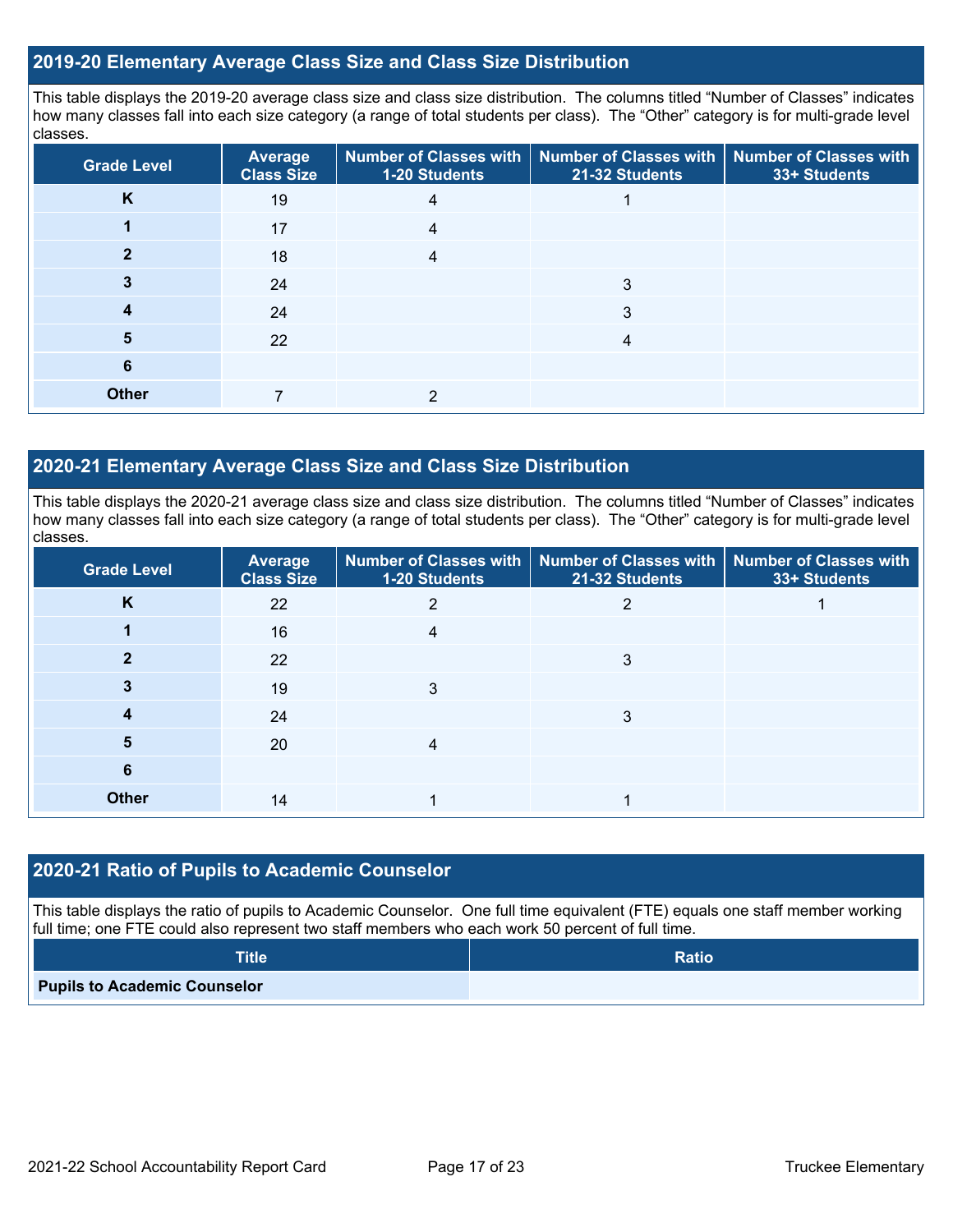#### **2020-21 Student Support Services Staff**

This table displays the number of FTE support staff assigned to this school. One full time equivalent (FTE) equals one staff member working full time; one FTE could also represent two staff members who each work 50 percent of full time.

| <b>Title</b>                                                         | <b>Number of FTE Assigned to School</b> |
|----------------------------------------------------------------------|-----------------------------------------|
| <b>Counselor (Academic, Social/Behavioral or Career Development)</b> | $\Omega$                                |
| Library Media Teacher (Librarian)                                    | $\mathbf{0}$                            |
| <b>Library Media Services Staff (Paraprofessional)</b>               | $\mathbf{0}$                            |
| <b>Psychologist</b>                                                  |                                         |
| <b>Social Worker</b>                                                 | $\Omega$                                |
| <b>Speech/Language/Hearing Specialist</b>                            | 1.6                                     |
| <b>Resource Specialist (non-teaching)</b>                            | $\Omega$                                |
| <b>Other</b>                                                         | 7.7                                     |

# **2019-20 Expenditures Per Pupil and School Site Teacher Salaries**

This table displays the 2019-20 expenditures per pupil and average teach salary for this school. Cells with N/A values do not require data.

| <b>Level</b>                                         | <b>Total</b><br><b>Expenditures</b><br><b>Per Pupil</b> | <b>Expenditures</b><br><b>Per Pupil</b><br>(Restricted) | <b>Expenditures</b><br><b>Per Pupil</b><br>(Unrestricted) | Average<br><b>Teacher</b><br><b>Salary</b> |
|------------------------------------------------------|---------------------------------------------------------|---------------------------------------------------------|-----------------------------------------------------------|--------------------------------------------|
| <b>School Site</b>                                   | \$18,833                                                | \$6,423                                                 | \$12,410                                                  | \$81,242                                   |
| <b>District</b>                                      | N/A                                                     | N/A                                                     | \$12,157                                                  | \$85,445                                   |
| <b>Percent Difference - School Site and District</b> | N/A                                                     | N/A                                                     | 2.1                                                       | $-5.0$                                     |
| <b>State</b>                                         |                                                         |                                                         | \$8,444                                                   | \$77,042                                   |
| <b>Percent Difference - School Site and State</b>    | N/A                                                     | N/A                                                     | 38.0                                                      | 5.3                                        |

### **2020-21 Types of Services Funded**

In addition to general state funding, Tahoe Truckee Unified School District received state and federal categorical funding for the following support programs:

- Title I, Basic Grant
- Title II, Technology
- Title III, English as a Second Language
- Title IV, Student Support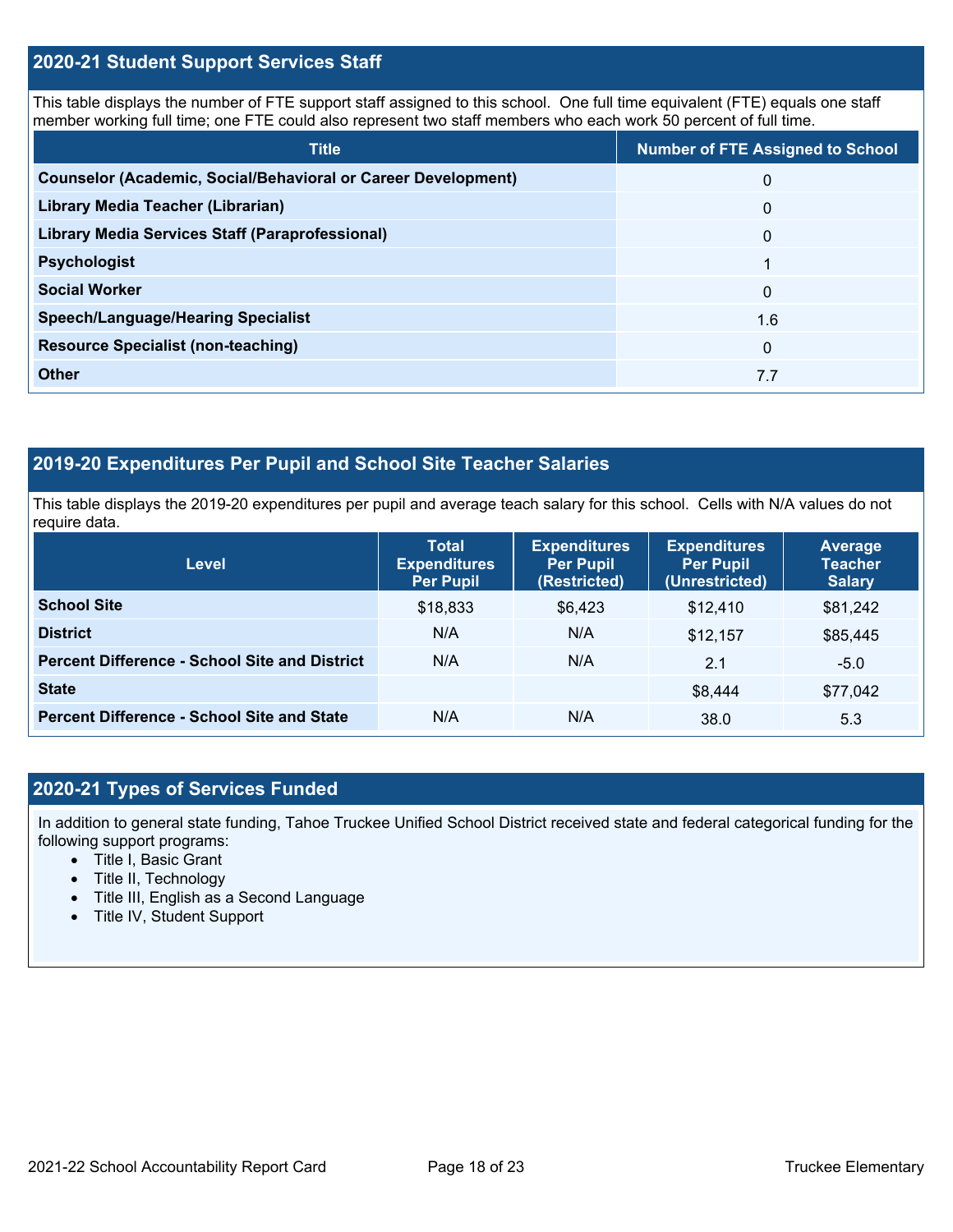#### **2019-20 Teacher and Administrative Salaries**

This table displays the 2019-20 Teacher and Administrative salaries. For detailed information on salaries, see the CDE Certification Salaries & Benefits web page at<http://www.cde.ca.gov/ds/fd/cs/>.

| Category                                             | <b>District</b><br><b>Amount</b> | <b>State Average</b><br>for Districts<br>in Same Category |
|------------------------------------------------------|----------------------------------|-----------------------------------------------------------|
| <b>Beginning Teacher Salary</b>                      | \$54,761                         | \$48,119                                                  |
| <b>Mid-Range Teacher Salary</b>                      | \$78,848                         | \$74,665                                                  |
| <b>Highest Teacher Salary</b>                        | \$112,230                        | \$98,160                                                  |
| <b>Average Principal Salary (Elementary)</b>         | \$134,517                        | \$118,542                                                 |
| <b>Average Principal Salary (Middle)</b>             | \$145,138                        | \$125,068                                                 |
| <b>Average Principal Salary (High)</b>               | \$154,043                        | \$133,516                                                 |
| <b>Superintendent Salary</b>                         | \$223,194                        | \$194,199                                                 |
| <b>Percent of Budget for Teacher Salaries</b>        | 33%                              | 31%                                                       |
| <b>Percent of Budget for Administrative Salaries</b> | 6%                               | 6%                                                        |

#### **Professional Development**

Five days of PD are set throughout the school year.

Educational research supports that the most critical factor contributing to a student's success in school is the quality of the teaching. Tahoe Truckee Unified School District better ensures top-notch teaching and learning via high-quality professional development (PD.) A variety of options are available and range from formal-type workshops or seminars and informal types such as discussions among colleagues, independent reading, observing a colleague's lesson, or participating in coaching with one of our many Instructional Coaches. The frequency of PD varies with the structure and purpose.

Amongst teacher teams at the school site level, it frequently occurs weekly, if not daily. School teams learn from each other by implementing professional learning communities that focus on using student learning data to inform instructional decisions.

When determining the topics and focus of professional development sessions, we assess the needs of our students and teachers and review current research to ensure we remain at the forefront of academic knowledge and strategies. We are committed to providing engaging, focused, and relevant professional development for all the educators in the Tahoe Truckee Unified School District so that each student who graduates from TTUSD is college, career, and life ready.

This table displays the number of school days dedicated to staff development and continuous improvement.

| <b>Subject</b>                                                                  |    |  |
|---------------------------------------------------------------------------------|----|--|
| Number of school days dedicated to Staff Development and Continuous Improvement | 16 |  |

# **Tahoe Truckee Unified School District 2020-21 Local Accountability Report Card (LARC) Addendum**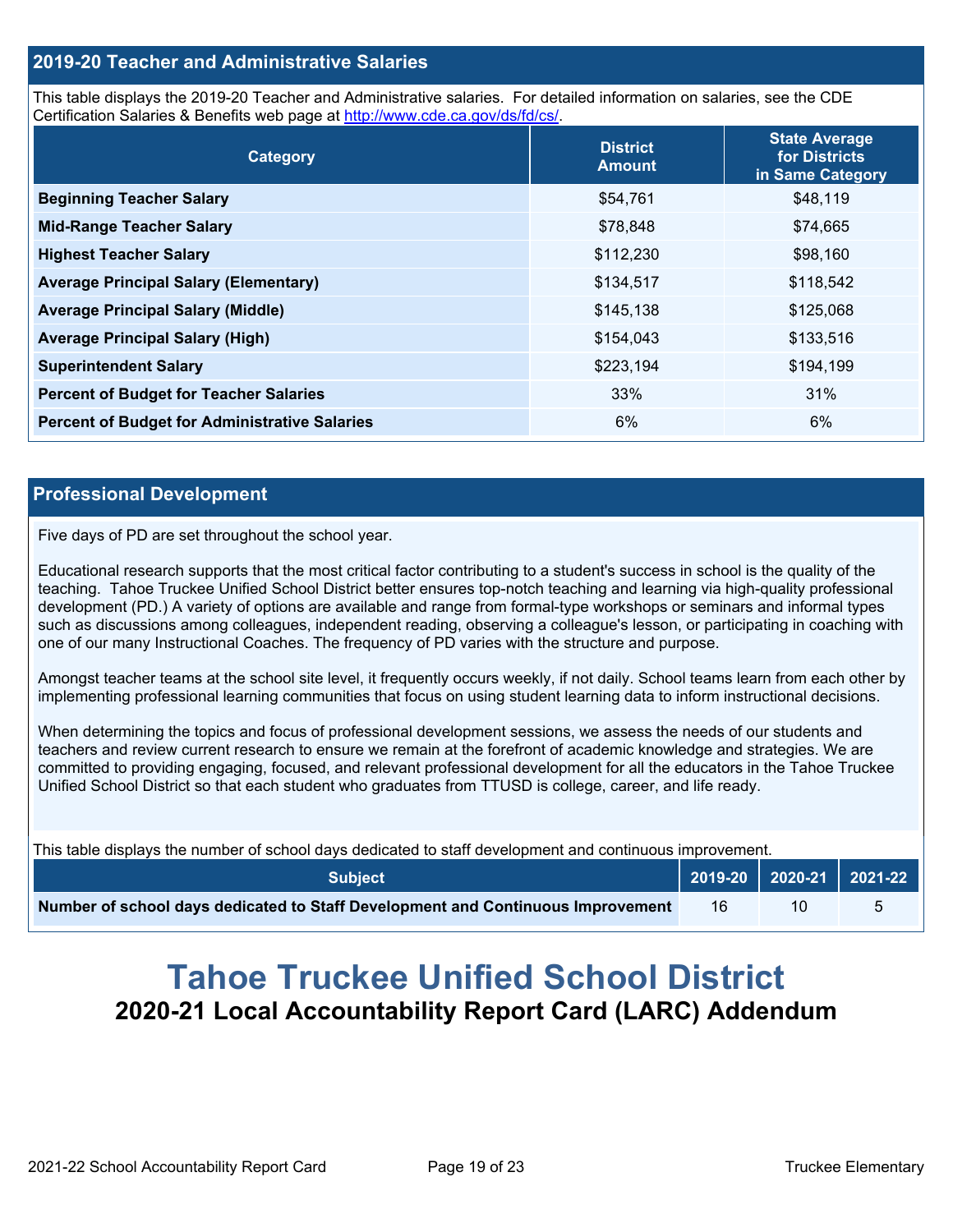# **Local Accountability Report Card (LARC) Addendum**

**2020-21 Local Accountability Report Card (LARC) Addendum Overview**



On July 14, 2021, the California State Board of Education (SBE) determined that the California Department of Education (CDE) will use the SARC as the mechanism to conduct a one-time data collection of the LEA-level aggregate test results of all school's local assessments administered during the 2020–2021 school year in order to meet the federal Every Students Succeeds Act (ESSA) reporting requirement for the Local Educational Agency Accountability Report Cards (LARCs).

Each local educational agency (LEA) is responsible for preparing and posting their annual LARC in accordance with the federal ESSA. As a courtesy, the CDE prepares and posts the LARCs on behalf of all LEAs.

Only for the 2020–2021 school year and the 2020–2021 LARCs, LEAs are required to report their aggregate local assessments test results at the LEA-level to the CDE by populating the tables below via the SARC. These data will be used to meet the LEAs' federal requirement for their LARCs. Note that it is the responsibility of the school and LEA to ensure that all student privacy and suppression rules are in place when reporting data in Tables 3 and 4 in the Addendum, as applicable.

The tables below are not part of the SBE approved 2020–2021 SARC template but rather are the mechanism by which these required data will be collected from LEAs.

For purposes of the LARC and the following tables, an LEA is defined as a school district, a county office of education, or a direct funded charter school.

| 2021-22 District Contact Information |                                              |  |  |  |
|--------------------------------------|----------------------------------------------|--|--|--|
| <b>District Name</b>                 | <b>Tahoe Truckee Unified School District</b> |  |  |  |
| <b>Phone Number</b>                  | 530-582-2500                                 |  |  |  |
| Superintendent                       | Carmen Ghysels                               |  |  |  |
| <b>Email Address</b>                 | info@ttusd.org                               |  |  |  |
| <b>District Website Address</b>      | www.ttusd.org                                |  |  |  |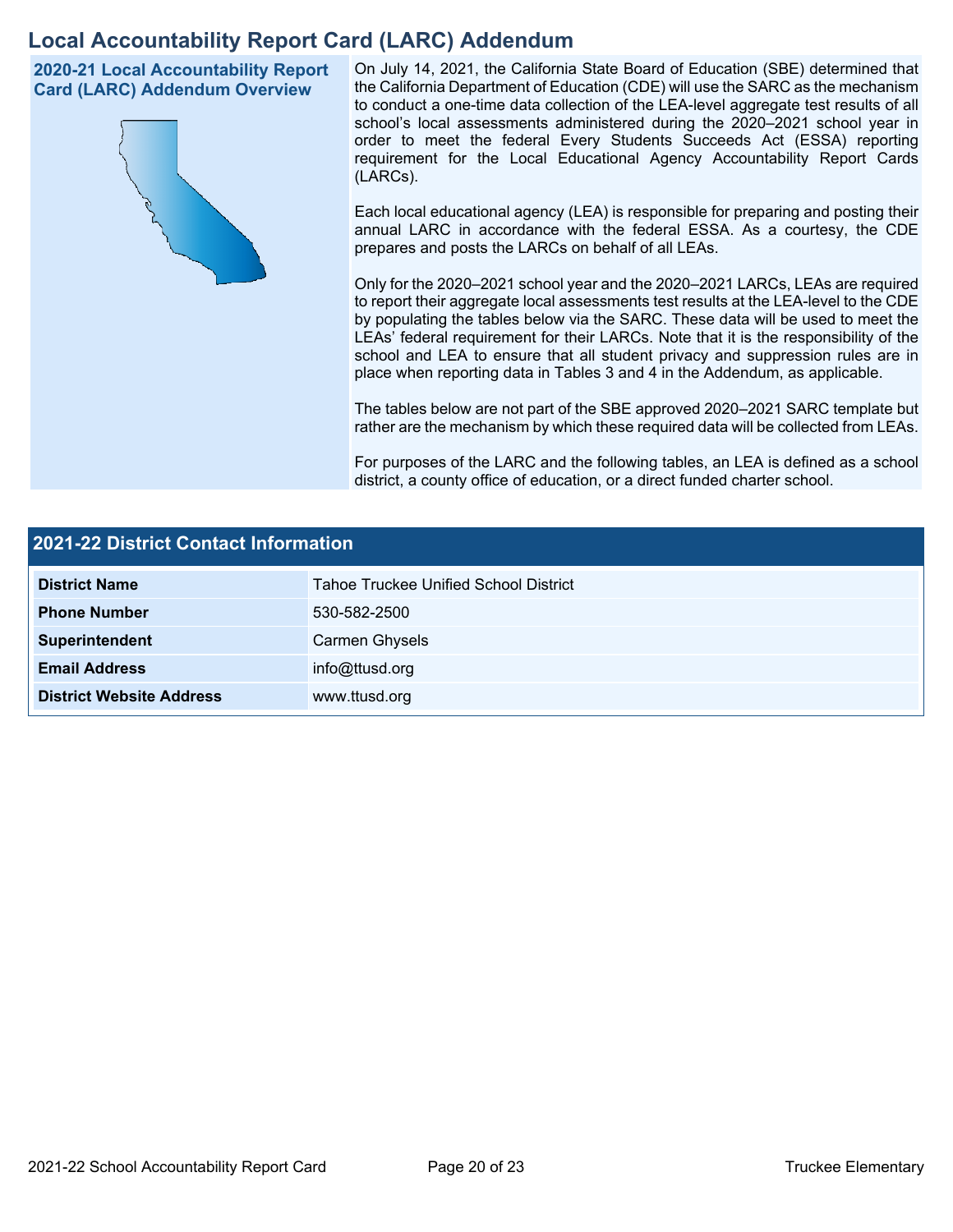### **2020-21 CAASPP Test Results in ELA by Student Group**

This table displays CAASPP test results in ELA by student group for students grades three through eight and grade eleven taking and completing a state-administered assessment. The CDE will populate this table for schools in cases where the school administered the CAASPP assessment. In cases where the school administered a local assessment instead of CAASPP, the CDE will populate this table with "NT" values, meaning this school did not test students using the CAASPP. See the local assessment(s) table for more information.

| <b>CAASPP</b><br><b>Student Groups</b>               | <b>CAASPP</b><br><b>Total</b><br><b>Enrollment</b> | <b>CAASPP</b><br><b>Number</b><br><b>Tested</b> | <b>CAASPP</b><br><b>Percent</b><br><b>Tested</b> | <b>CAASPP</b><br><b>Percent</b><br><b>Not Tested</b> | <b>CAASPP</b><br><b>Percent</b><br>Met or<br><b>Exceeded</b> |
|------------------------------------------------------|----------------------------------------------------|-------------------------------------------------|--------------------------------------------------|------------------------------------------------------|--------------------------------------------------------------|
| <b>All Students</b>                                  | 2071                                               | 1933                                            | 93.34                                            | 6.66                                                 | 55.56                                                        |
| <b>Female</b>                                        | 1007                                               | 928                                             | 92.15                                            | 7.85                                                 | 61.75                                                        |
| <b>Male</b>                                          | 1064                                               | 1005                                            | 94.45                                            | 5.55                                                 | 49.85                                                        |
| American Indian or Alaska Native                     |                                                    | $\hspace{0.05cm}$ – $\hspace{0.05cm}$           | --                                               | $\hspace{0.05cm}$ – $\hspace{0.05cm}$                | --                                                           |
| <b>Asian</b>                                         | $\qquad \qquad \qquad -$                           | --                                              | --                                               | --                                                   | --                                                           |
| <b>Black or African American</b>                     | $\overline{\phantom{a}}$                           | --                                              | --                                               |                                                      | --                                                           |
| <b>Filipino</b>                                      | $\Omega$                                           | $\Omega$                                        | $\mathbf{0}$                                     | 0                                                    | $\mathbf{0}$                                                 |
| <b>Hispanic or Latino</b>                            | 758                                                | 716                                             | 94.46                                            | 5.54                                                 | 31.84                                                        |
| Native Hawaiian or Pacific Islander                  | $-\!$ $\!-$                                        | $-\!$                                           | --                                               | $\overline{\phantom{m}}$                             | --                                                           |
| <b>Two or More Races</b>                             | 77                                                 | 72                                              | 93.51                                            | 6.49                                                 | 58.33                                                        |
| <b>White</b>                                         | 1215                                               | 1129                                            | 92.92                                            | 7.08                                                 | 70.15                                                        |
| <b>English Learners</b>                              | 293                                                | 272                                             | 92.83                                            | 7.17                                                 | 7.72                                                         |
| <b>Foster Youth</b>                                  |                                                    | $-\!$ $\!-$                                     |                                                  |                                                      |                                                              |
| <b>Homeless</b>                                      | 18                                                 | 14                                              | 77.78                                            | 22.22                                                | 42.86                                                        |
| <b>Military</b>                                      | $\hspace{0.05cm}$ – $\hspace{0.05cm}$              | $\overline{\phantom{a}}$                        | --                                               | $\overline{\phantom{m}}$                             | $-\!$                                                        |
| <b>Socioeconomically Disadvantaged</b>               | 846                                                | 794                                             | 93.85                                            | 6.15                                                 | 34.38                                                        |
| <b>Students Receiving Migrant Education Services</b> | $\mathbf 0$                                        | 0                                               | $\mathbf 0$                                      | $\mathbf{0}$                                         | $\mathbf 0$                                                  |
| <b>Students with Disabilities</b>                    | 279                                                | 257                                             | 92.11                                            | 7.89                                                 | 19.84                                                        |